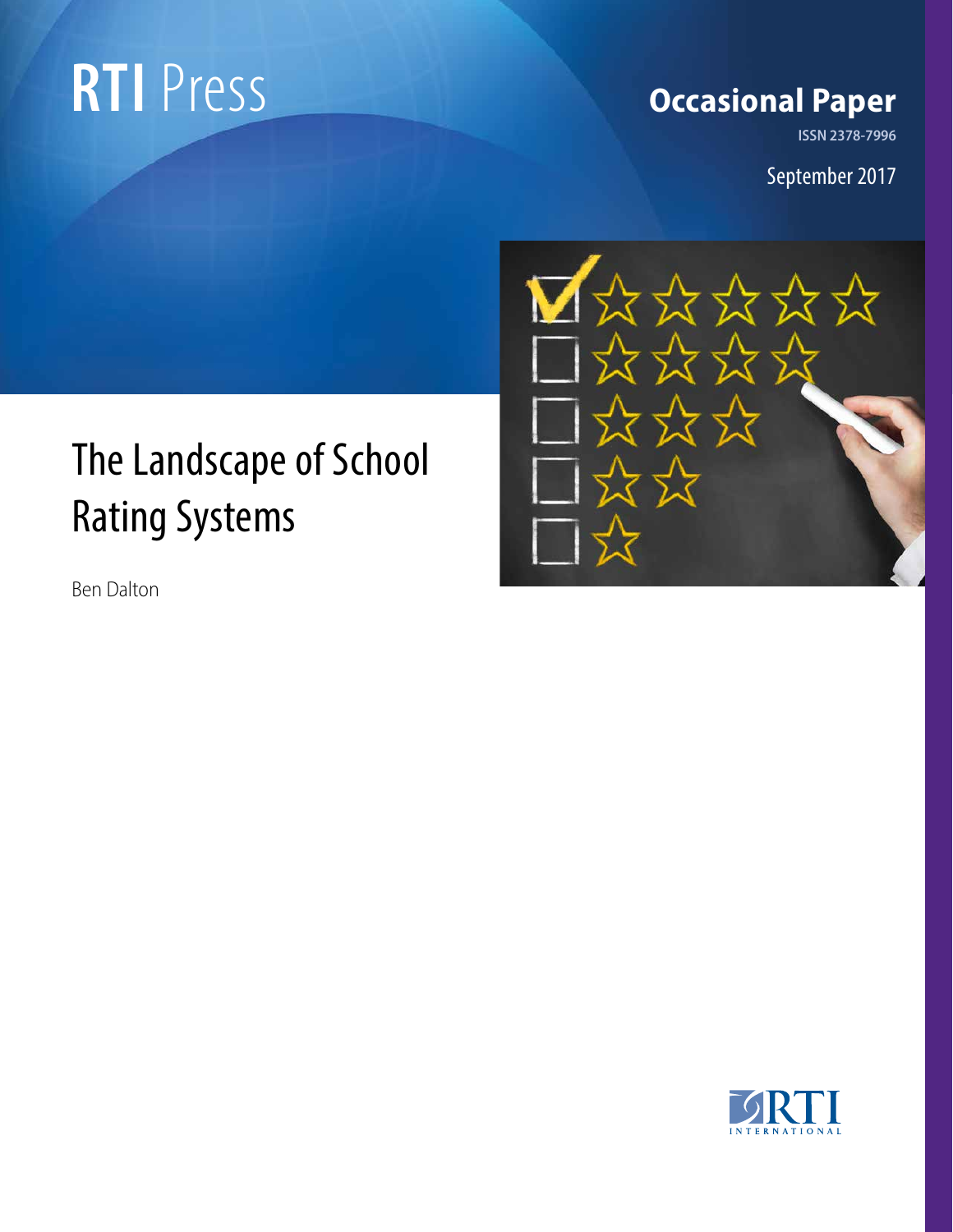RTI Press publication OP-0046-1709

RTI International is an independent, nonprofit research organization dedicated to improving the human condition. The RTI Press mission is to disseminate information about RTI research, analytic tools, and technical expertise to a national and international audience. RTI Press publications are peer-reviewed by at least two independent substantive experts and one or more Press editors.

#### **Suggested Citation**

Dalton, B. (2017). *The Landscape of School Rating Systems*. RTI Press Publication No. OP-0046-1709. Research Triangle Park, NC: RTI Press. https://doi.org/10.3768/ rtipress.2017.op.0046.1709

This publication is part of the RTI Press Research Report series. Occasional Papers are scholarly essays on policy, methods, or other topics relevant to RTI areas of research or technical focus.

RTI International 3040 East Cornwallis Road PO Box 12194 Research Triangle Park, NC 27709-2194 USA

Tel: +1.919.541.6000 E-mail: rtipress@rti.org Website: www.rti.org

©2017 RTI International. RTI International is a registered trademark and a trade name of Research Triangle Institute. The RTI logo is a registered trademark of Research Triangle Institute.



This work is distributed under the terms of a Creative Commons Attribution-NonCommercial-NoDerivatives 4.0 license (CC BY-NC-ND), a copy of which is available at https://creativecommons.org/licenses/by-nc-nd/4.0/legalcode.

**https://doi.org/10.3768/rtipress.2017.op.0046.1709 www.rti.org/rtipress**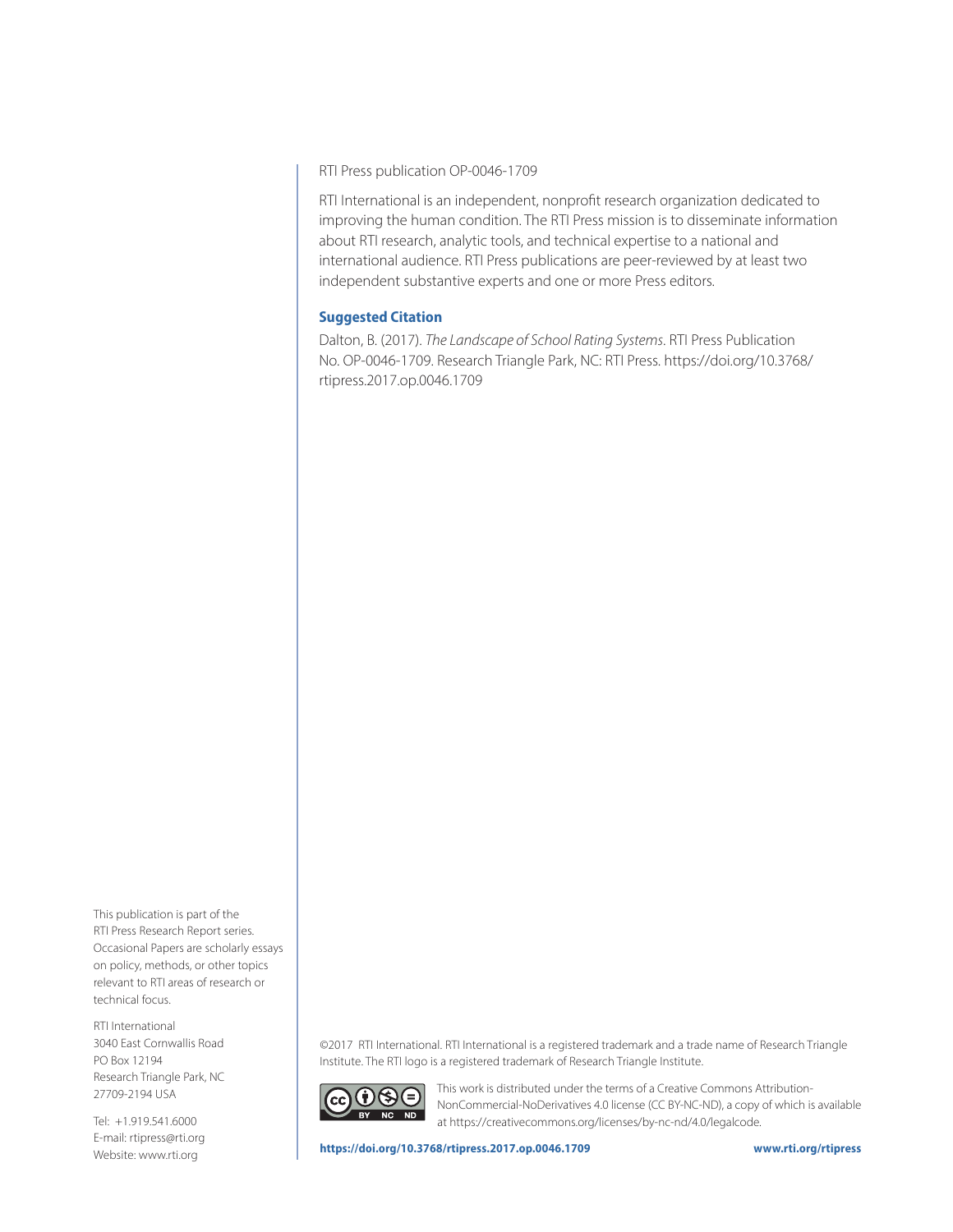#### **Contents**

| <b>About the Author</b>                                                                          | i              |
|--------------------------------------------------------------------------------------------------|----------------|
| <b>Abstract</b>                                                                                  | ii             |
| Introduction                                                                                     | 1              |
| <b>School Ratings Systems in the Context of Comparative</b><br><b>Organizational Assessments</b> | $\mathfrak{I}$ |
| Impacts of School Ratings, Accountability, and<br><b>Performance Metrics on School Practices</b> | 3              |
| A Review of State and Consumer-Oriented School<br><b>Rating Systems</b>                          | 4              |
| <b>State Ratings Systems</b><br><b>Consumer-Oriented Rating Systems</b>                          | 5<br>9         |
| <b>Issues in the Design of School Ratings Systems</b>                                            | 11             |
| Measurement                                                                                      | 11             |
| <b>Transformation</b>                                                                            | 12             |
| Integration                                                                                      | 13             |
| Presentation                                                                                     | 14             |
| <b>Conclusion and Implications</b>                                                               | 16             |
| <b>References</b>                                                                                | 17             |

#### **About the Author**

**Ben Dalton**, PhD, is a Senior Education Research Analyst at RTI International. Dr. Dalton is project director of *US News & World Report'*s Best High Schools Rankings project and Co-Principal Investigator of *The Role of Industry-Recognized Credentials in High School Completion and Postsecondary Enrollment in the State of Florida*, an Institute of Education Sciences (IES) research grant.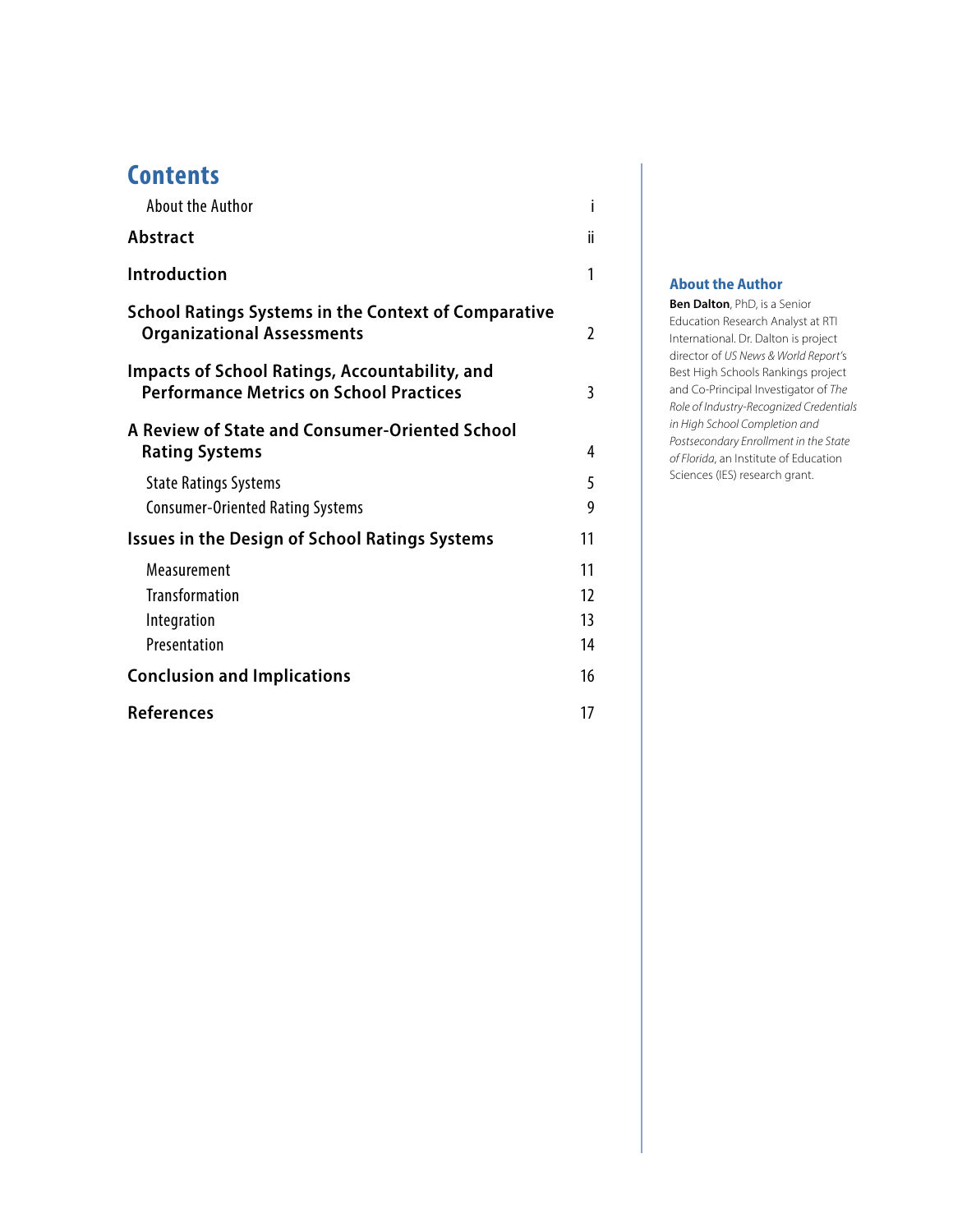#### <span id="page-3-0"></span>Abstract

The rise of the accountability movement in education has resulted in the proliferation of school report cards, school ratings and rankings, and other kinds of performance reporting for public consumption and policy use. To understand the strengths and limitations of school rating systems and the role they play in shaping public perceptions and school improvement practices, this paper situates rating systems within the broader field of comparative organizational assessments and neo-institutional theory; describes school rankings and rating systems in use by states and consumer-oriented enterprises; and details four aspects of school ratings (measurement, transformation, integration, and presentation) that affect their use and interpretation.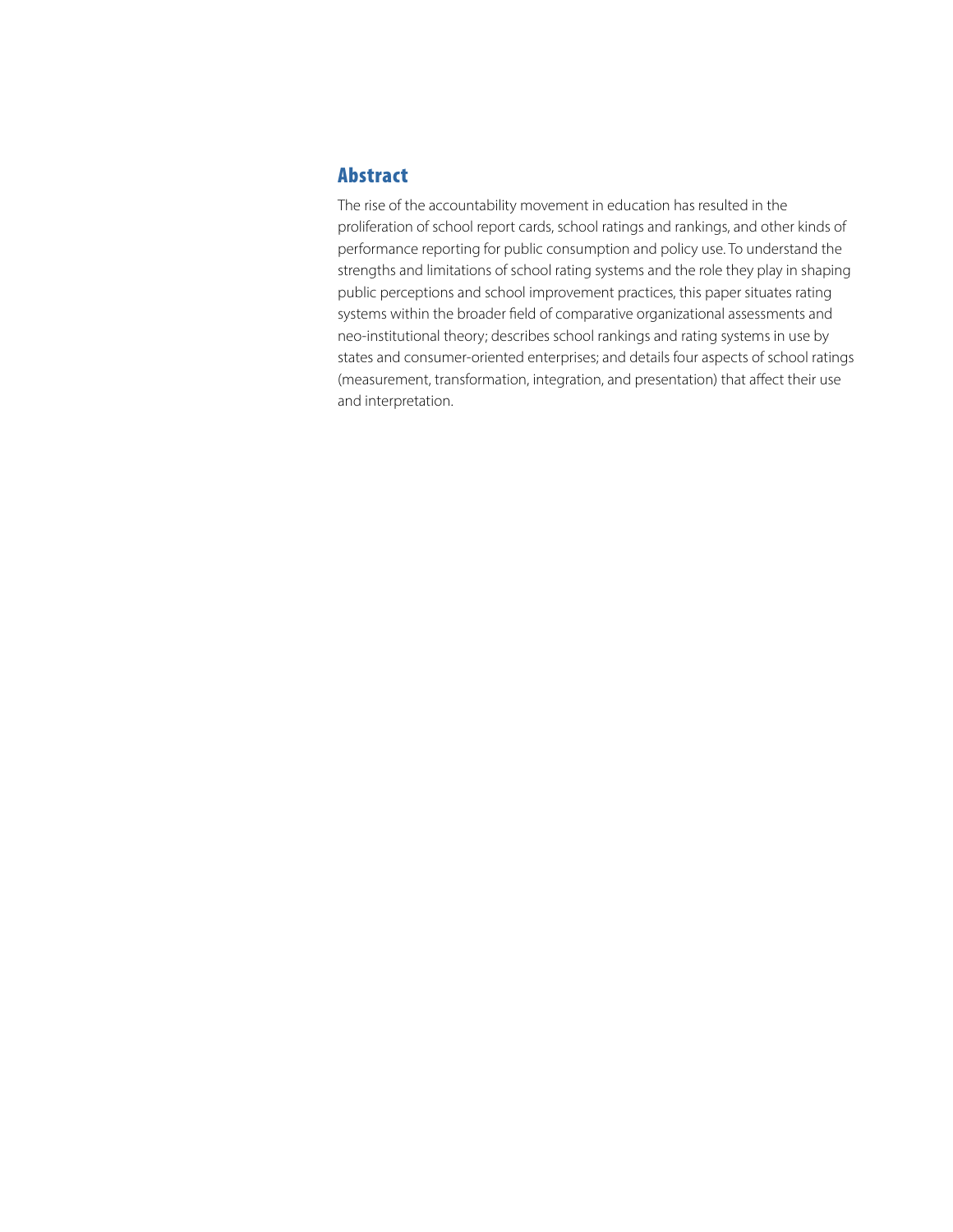#### <span id="page-4-0"></span>Introduction

The rise of the accountability movement in education has resulted in the proliferation of school report cards, school ratings and rankings, and other kinds of performance reporting for public consumption and policy use (Coburn & Turner, 2012). These performance reports emerge from a long history of increasing quantification of the performance of private enterprises and public agencies (Espeland & Sauder, 2007) and are intended to increase transparency and lower asymmetries of information between the public and seemingly opaque educational agencies (Gormley & Weimer, 1999; Haertel & Herman, 2005). School performance reports became widespread due to the passage of No Child Left Behind (NCLB), the 2001 re-authorization of the federal Elementary and Secondary Education Act (ESEA), which mandated public reporting of standardized test score performance for publicsector schools. With the waiver of strict NCLB reporting requirements initiated in 2011 and the re-authorization of ESEA as the Every Student Succeeds Act (ESSA) in 2015, accountability systems and school ratings have diversified further, drawing on increasingly detailed data systems and the dissemination of advanced statistical techniques to merge test performance and other kinds of measures into more comprehensive school assessments (ESSA, 2015; US Department of Education, 2015).

These reporting systems have engendered a host of positive and negative consequences for school and teacher practices, public administration, and family choice (Booher-Jennings, 2005; Colyvas, 2012; Diamond & Cooper, 2007; Hastings & Weinstein, 2008). School administrators and individual teachers have adapted to the pressure of highstakes accountability reporting in various ways, from systematic attempts to improve instruction to manipulating test results or other reports of school performance (Heilig & Darling-Hammond, 2008; Herman & Haertel, 2005). In part to address the unintended consequences of performance reporting, accountability policies have shifted away from a narrow set of increasingly punitive responses to poor school performance to more comprehensive and ongoing supports to all schools to improve the

education they provide (Martin, Sargrad, & Batel, 2016).

To understand the role that rating systems play in guiding accountability supports and policy decisions, and the effects that performance ratings and rankings have on teacher and administrator practices within schools, it is important to understand what the ratings or rankings are intended to accomplish and the key methodological and design decisions that are involved in crafting them. To contribute to this understanding, this paper situates school rating systems within the broader field of comparative organizational assessments and neo-institutional theory; describe school rankings and rating systems in use by states and consumer-oriented enterprises; and detail four aspects of school ratings systems that affect their use and interpretation. Examining school rating systems comparatively and in light of broader work on organizational assessments can provide an opportunity to foster deeper, more meaningful conversation about the appropriate uses of performance measures for school and student improvement.

Paying particular attention to high schools, we focus on school ratings systems that provide a score, grade, rank, or other rating to individual schools based on their performance on various student outcome measures. This definition excludes accountability or school improvement categories such as NCLB's designations related to failing to meet adequate yearly progress (AYP) multiple years in a row, and similar classifications implemented by states in response to approval of NCLB waivers and currently being designed and implemented under ESSA. These designations are part of larger accountability systems that tie performance measurement (including, oftentimes, summary school ratings), accountability categories, and school supports or interventions together. A full rendering of the landscape of accountability systems is beyond the scope of this paper, but the usefulness and efficacy of school ratings must be ultimately evaluated in this fuller context. That said, school ratings themselves have significant implications for schools and educational agencies. To understand why this is the case, it is helpful to begin by delineating how school ratings fit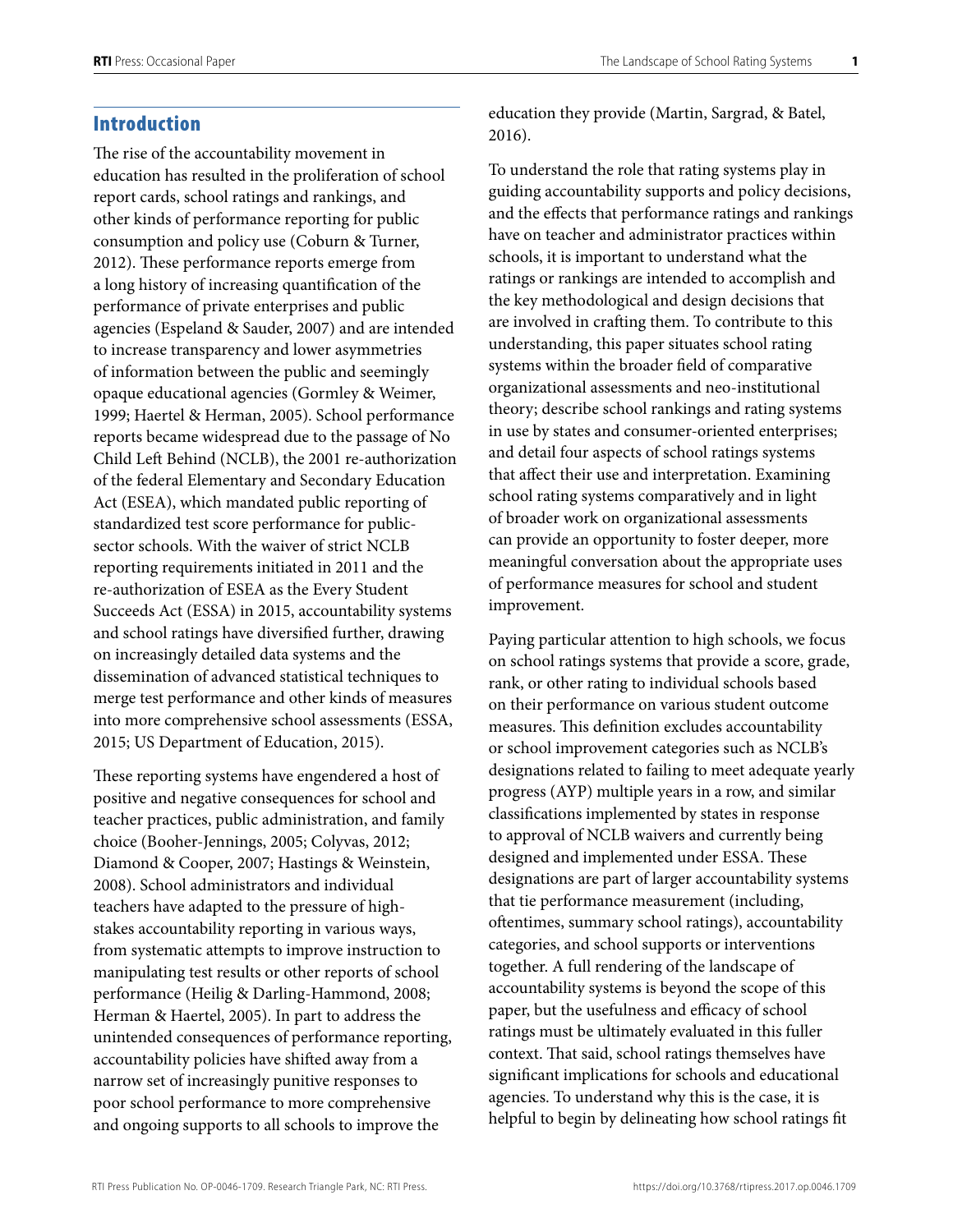<span id="page-5-0"></span>within the wider landscape of performance reports known as comparative organizational assessments.

#### School Ratings Systems in the Context of Comparative Organizational Assessments

Elementary and secondary school ratings and ranking systems are one example of a much broader phenomenon of comparative organizational assessments that have grown dramatically in recent decades in response to the explosion in available data and the increasing ease of computing and publishing (frequently online) ever more complex evaluations of organizations, institutions, and government bodies (Coe & Brunet, 2006). Comparative organizational assessments are any type of cross-organization or cross-institution report of comparable metrics on performance, processes, rules, resources, or other factors relevant to the evaluation of the target enterprise (Gormley & Weimer, 1999). The target institution can either be (a) governing jurisdictions such as countries, states, counties, school districts, or other agencies at the same level; or (b) individual organizations such as hospitals, other health service providers, early child care providers, elementary or secondary schools, colleges or universities, graduate departments, businesses or corporations, or charities. Assessments are produced across many fields of public policy and governance, including health care, economic policy, the environment, and education (see Coe & Brunet [2006] for a review of some prominent reports, for example).

In addition to applying to different kinds of organizations and fields, comparative assessments can take many different forms, characterized by both the technical quality of the measures involved and more qualitative aspects of their design that improve communicability and heighten impact (Gormley & Weimer, 1999; Stinchcombe, 2001). These forms include organizational report cards, "scorecards,," benchmarking, rankings, ratings, or some combination of these (Coburn & Turner, 2012; Gormley & Weimer, 1999; Kaplan & Miyake, 2010; Matthews, 1998). Reports may be published as a single compendium document covering all assessed organizations (particularly when the number of organizations is small, as when states are given

"report cards") or as individual documents per organization—both types of which are increasingly made available online in fixed or interactive formats.

A key distinction among different types of comparative organizational assessments is between those which provide summative ratings (a score, grade, or rank) and those which provide multiple comparative metrics without an overall rating. Scorecards (including the "balanced scorecard" approach of Kaplan and Miyake [2010]) and many states' school report cards initially created in response to the requirements of NCLB fall in the latter category. For example, California's School Accountability Report Cards (SARCs) and California School Dashboard provide information about school enrollment, demographics, student performance on state tests, annual yearly progress (AYP) determinations, graduation rates, Title I status, school staff data, expenditures, and a variety of other information, including facilities information and physical fitness test results—without providing any single grade or rating of the school's performance across measures. In contrast, summative rating systems yield an easily understood overall assessment of the organization's quality or performance. Because of the reduction of an organization's processes and outcomes to a single rating or grade, summative ratings are highly visible outcomes that can exert a strong influence on public perceptions, organizational goals, and individual and corporate practice (Jacobsen, Snyder, & Saultz, 2014). Although report cards or scorecards that do not report a summary measure can be useful for internal management and organizational improvement and may be better avenues for strategic planning and administrative purposes, their potential to have a galvanizing impact on consumer behavior and public policy is much lower (Gormley & Weimer, 1999).

School ratings are thus an individual, summative type of comparative organizational assessment applied to public and private schools at all levels. These rating systems use various combinations of student performance, student population, organizational resources, and other factors to create an overall summary grade, score, ranking, or rating that explicitly evaluates individual schools or districts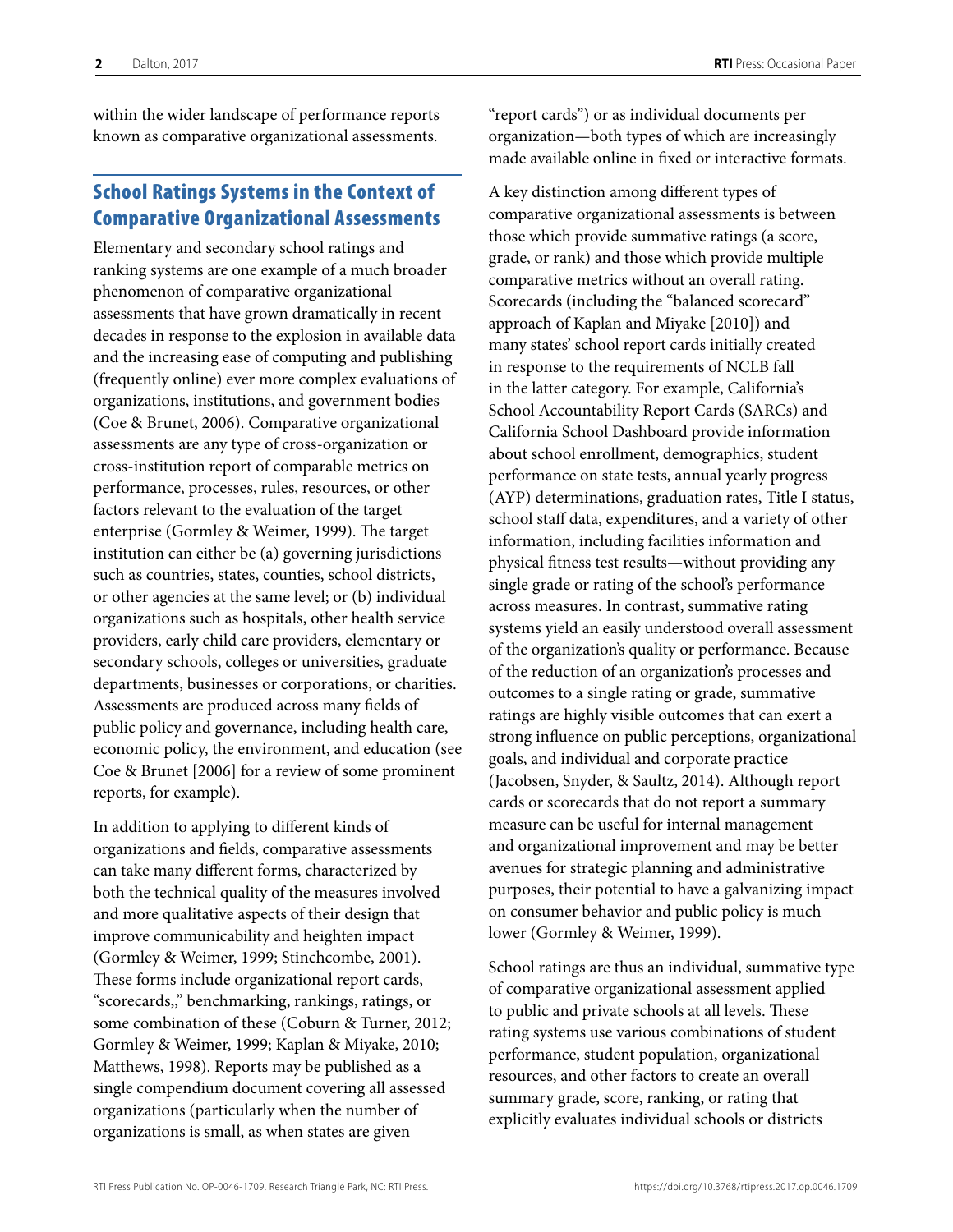<span id="page-6-0"></span>relative to others within a jurisdiction or group of comparable organizations. The oldest, most wellknown and well-studied of such systems are *US News & World Report's (US News)* annual Best Colleges rankings, which use surveys of college and university administrators and publicly available information from the federal government to rank institutes of higher education within peer groups (such as National Universities and Regional Colleges). A variety of other higher education rankings and ratings (such as rankings of graduate programs or schools) have also been produced by other organizations and by *US News* itself. At the elementary and secondary levels, there are multiple ratings of public schools produced by states and organizations such as Greatschools.org, *US News*, *Newsweek*, and Niche. com, in addition to state-level report cards such as *Education Week's* Quality Counts and the federal government's own ranking of state performance on the National Assessment of Educational Progress (self-labeled as, in fact, "the Nation's Report Card").

Comparative organizational assessments serve different purposes depending on the reporting organization and the nature of the assessment. The "balanced scorecard" approach, for example, is designed not only as a mechanism for tracking progress and ensuring accountability but is also intended to align with strategic goals of specific organizations (Kaplan & Miyake, 2010; Muller, 2015); indeed, they are primarily for internal use, not for external evaluation and comparison. Coe and Brunet (2006) argue that different types of report issuers (governments, commercial enterprises, academics, foundations, and public interest groups) strongly shape the goals and design of assessments. Public interest groups in the environmental field, for example, sometimes pursue a strategy of dramatizing failure to heighten alarm about a particular issue and drive legislative and policy agendas. Although such manipulation is not prevalent in the field of education, it is important to consider the different purposes of organizations such as Greatschools. org (a nonprofit that licenses its ratings to other organizations, such as real estate website Zillow.com), *US News* (a journalistic publication and website), and individual states (which possess different resources,

challenges, and policy priorities) in interpreting their ratings.

Taken together, the target field and institution, the technical and qualitative design features of the assessments—specifically whether a summative rating is provided—and the issuer's goals and resources all influence the nature of the comparative assessment and its usefulness to consumers, policymakers, and organizational leaders. With this in mind, it is helpful to turn toward some of what research has uncovered about the genesis of and reaction to comparative organizational assessments in education.

#### Impacts of School Ratings, Accountability, and Performance Metrics on School **Practices**

In addition to the literature describing the ideal uses and construction of organizational assessments (Gormley & Weimer, 1999; Moynihan, 2008), a burgeoning research literature has sought to understand the impact of accountability reporting on educators and educational institutions. In general, this research draws from theoretical perspectives in organizational theory, particularly the new institutionalism of sociology, which emphasizes how such formal codes and reported measures (everything from national flags to economic statistics, and including educational assessments) promote uniformity in outward appearance (isomorphism) but coexist with local, contextualized practices that are resistant to external pressure (DiMaggio & Powell, 1983; Meyer & Rowan, 1977). In other words, institutionalism as applied in organizational theory has observed a decoupling between the formal structures organizations claim adherence to and the actual routines and beliefs of the organization and its employees. This allows organizations to gain legitimacy in the eyes of the public or principal constituencies as members in good standing while minimizing disruption to preferred modes of business. According to this perspective, the development of organizational metrics, report cards, and ratings would yield superficial conformity to overall institutional goals (as expressed in the chosen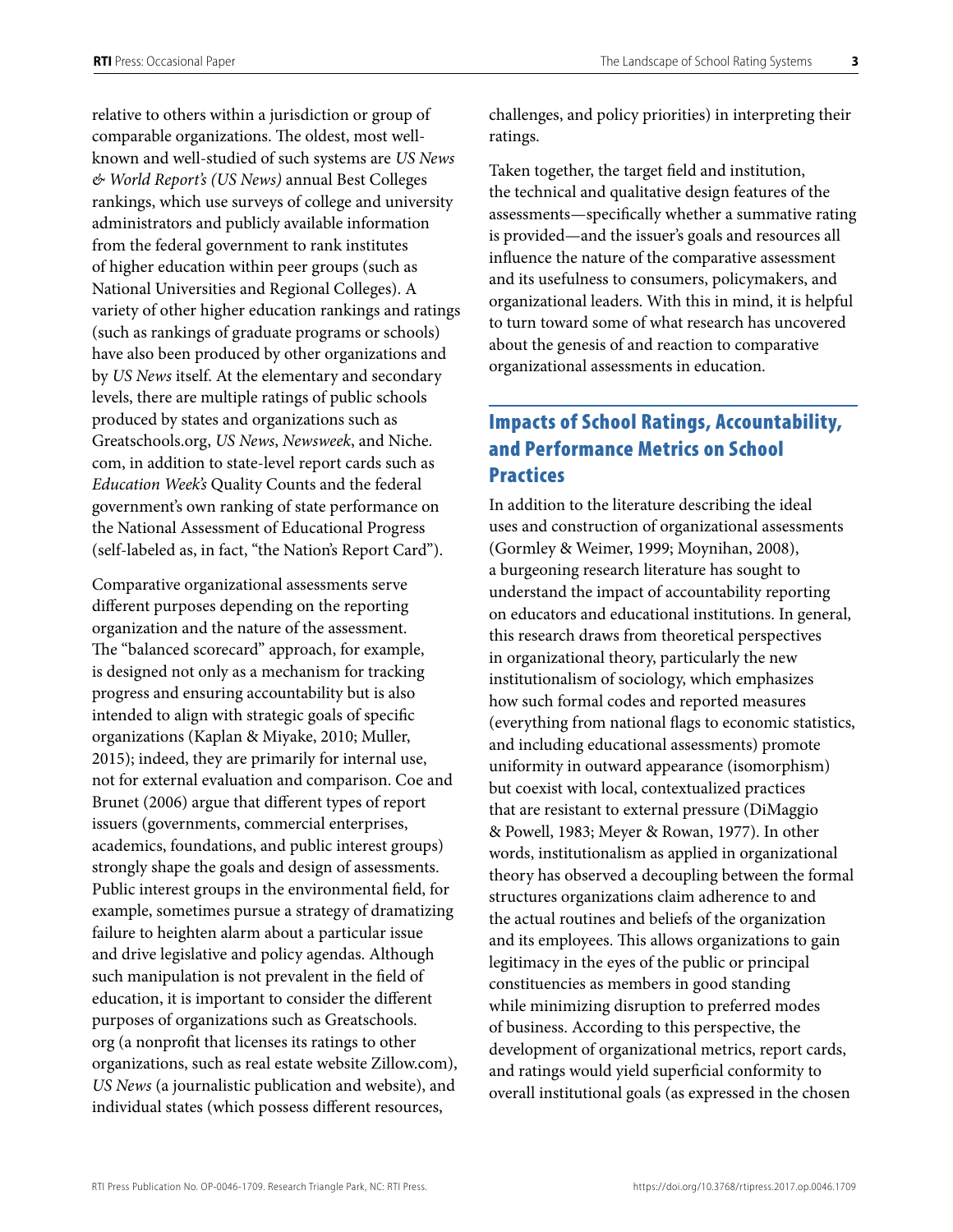<span id="page-7-0"></span>measures), but not necessarily change attitudes or behaviors within local contexts.

However, research into the impact of comparative organizational assessments within education challenges this narrative. For example, Espeland and Sauder (2007; Sauder & Espeland, 2009) found that law school administrators felt both external and internal, self-imposed pressure to align their organizations with the measures promoted by *US News's* rankings of best law programs. Such effects can be positive or negative; numerous studies have found that the emphasis on accountability and testing codified by NCLB within elementary and secondary schools has led to negative effects such as ignoring low-achieving students, reducing arts and other kinds of enrichment instruction, encouraging low-achievers to skip the tests, and even criminal cheating practices (Booher-Jennings, 2005; Colyvas, 2012; Diamond & Cooper, 2007; Heilig & Darling-Hammond, 2008). Both "gaming" ratings systems and significant changes in teaching emphasis have been observed; the former could have been predicted by institutionalism, while the latter indicates "recoupling," or the alignment between individual organizational procedures and external institutional forms.

Likewise, investigations into the use of data within schools has suggested that educators react in a variety of ways to accountability policies and performance reporting. Teachers can experience both cultural and technical barriers to data use that limit the impact of performance reporting on actual practice (Ingram, Louis, & Schroeder, 2004) as well as come to adopt the conceptual framework of performance-based accountability in their thinking about and approach to classroom instruction and student development (Spillane, Parise, & Sherer, 2011). More ominously, in adapting themselves to the pressures of external accountability, schools have been found to "game the system" of accountability to, for example, exclude likely low-performing students (Heilig & Darling-Hammond, 2008) or even change test answers and scores of students (Wilson, Bowers, & Hyde, 2011). The important point is that organizational assessments, and school performance reports in particular, seem to exhibit "tight coupling" with the actual activities of practitioners. Both resistance to

and embrace of data tools and accountability thinking can lead to shifts in organizational routines (Spillane, 2012).

This conclusion implies that rating systems must be understood in terms that go beyond the statistical or technical aspects of their construction. Qualities outlined by Gormley and Weimer (1999) and Stinchcombe (2001)—such as validity, comprehensibility, and the intent and capacity of issuing organizations—play a role in the reception of ratings and the reaction of practitioners. We must apply conscientious attention to the construction, use, and misuse of ratings systems if they are to have a constructive impact in school improvement. To further this goal, the paper next turns to a closer examination of state and consumer-oriented high school rating systems and then the key technical qualities that affect their use and interpretation.

#### A Review of State and Consumer-Oriented School Rating Systems

Multiple organizations now release school ratings. There are two primary types of issuers: (1) state departments of education or public instruction, which report school ratings relative to other schools within their state (Martin et al., 2016); and (2) consumer-oriented enterprises which publish ratings or rankings for schools across the country. Consumer-oriented enterprises include the nonprofit Greatschools.org (which is supported by advertising and licensing revenue as well as foundations and grants) and journalistic organizations including *US News, The Washington Post*, and *Newsweek*, and commercial websites such as Niche.com. Also, a variety of award programs have produced assessments of schools or districts that meet some of the criteria for a rating system, except a summative rating. Such efforts include the Department of Education's Blue Ribbon Schools Program awards, which awards distinctions to public and private high schools based on academic performance and gap reduction; the Broad Prize for Public Education and the Broad Prize for Charter Management Organizations, which until recently presented awards to public school districts or charter organizations, respectively, demonstrating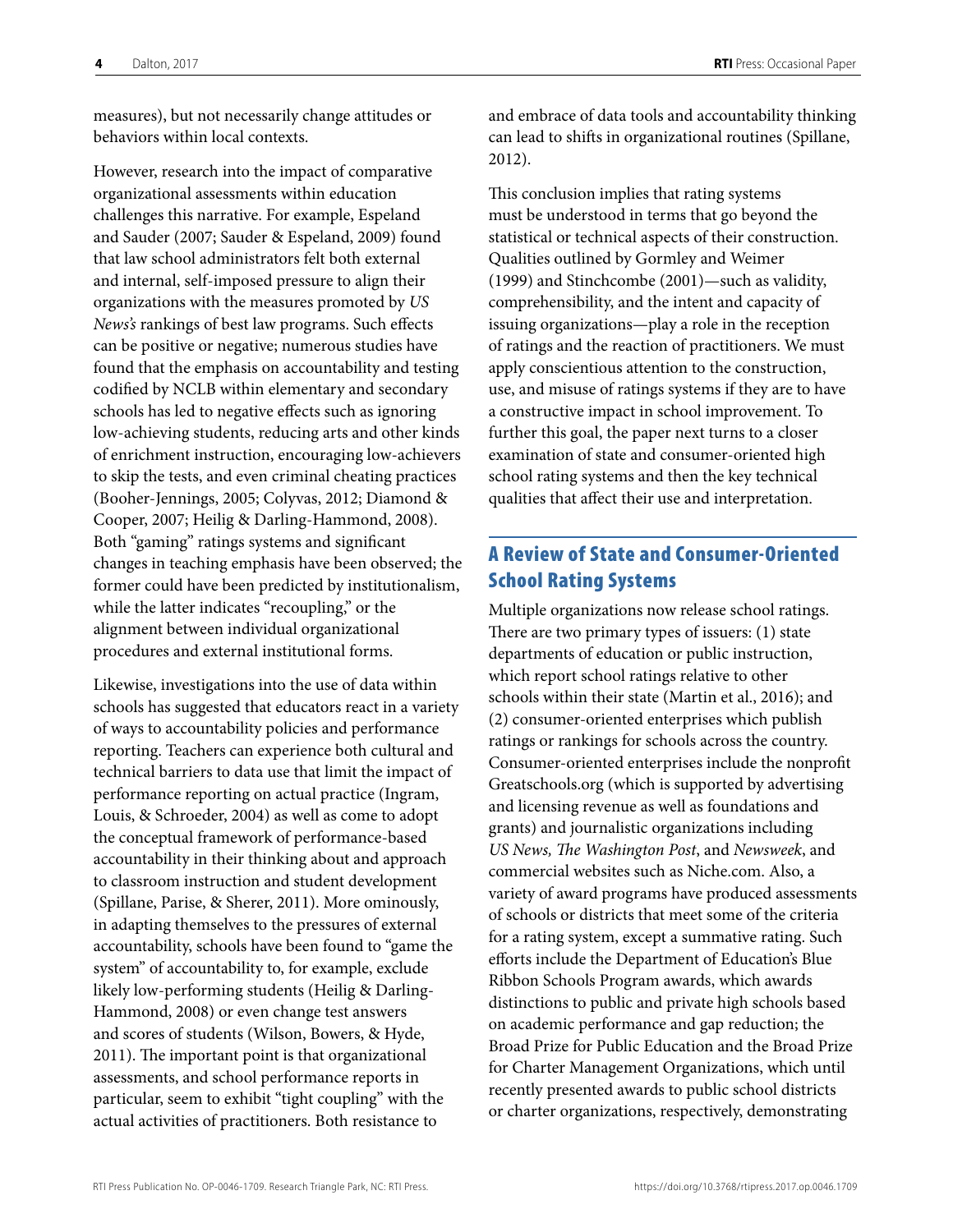<span id="page-8-0"></span>high overall performance and reduced achievement gaps; and the State Collaborative on Reforming Education (SCORE) Prize, which recognizes highperforming schools and districts in Tennessee. These awards rely on a mix of quantitative analysis and qualitative investigation but do not necessarily report publicly on their internal analyses.

#### **State Ratings Systems**

All states publish school report cards on their public elementary and secondary schools; however, not all states have implemented a rating or grade that summarizes the school's overall performance (not including accountability categories or formerly required NCLB designations of "meeting" or "not meeting" AYP). States will be required to add these summative ratings under ESSA. Indeed, several states are currently revisiting their accountability systems in light of ESSA requirements and regulations.

Although they predate NCLB in some states, most states' school report cards, scorecards, and performance reports arose in response to NCLB requirements that school performance be publicly reported. In 2011, recognizing the flaws in NCLB's requirements that all students be proficient by 2014, the US Department of Education initiated a waiver program that allowed states freedom from some NCLB requirements in exchange for a plan to implement new systems of college and career readiness assessment, accountability, teacher and principal evaluations, and low-burden administrative reporting (US Department of Education, 2015). Many states took this opportunity to revamp or expand their school ratings systems. As of the fall of 2015, 44 states<sup>1</sup> had requested and received approval for NCLB flexibility, with another two requests (Iowa and Wyoming) under review at the time. Only California, Montana, Nebraska, North Dakota, and Vermont did not request waivers.

With the passage of ESSA in December 2015, federal requirements for accountability changed. States are now required to report information beyond

assessment results; disaggregate data by additional student subgroups; place "substantial weight" on certain indicators; and report a summative rating. The indicators ESSA requires include test performance in English language arts (ELA) and mathematics; a second academic indicator such as achievement growth; progress toward achieving English language proficiency; one or more school quality (e.g., school climate) or student success measures (i.e., college and career readiness measures); and, for high schools, graduation rates. These requirements are to take effect for the 2017–2018 school year.

Based on a review of state education websites, accountability documents, school-level report cards, and NCLB waiver requests, Table 1 presents information (as of June 2017) on the use of summative school ratings in each of the states, the components of the summary ratings, and the name the state has given the core rating. The components listed are given generic names that cover a variety of specific measures that states may use. For example, "achievement" can include multiple subject areas (although usually just English and mathematics); "progress" refers to both student-level achievement growth models and year-over-year increases in proficiency among aggregate student groups; and "college and career readiness" includes a variety of measures such as performance on Advanced Placement (AP) or International Baccalaureate (IB) courses, SAT or ACT test scores, and matriculation rates at postsecondary institutions. The listing of components includes elements specific to high schools, such as graduation rates and college and career readiness indicators; elementary and middle school ratings in most states are identical except for the inclusion of these metrics.

Fifteen states provide no summative ratings for their schools or do not have published plans for a summative rating. These states do report a variety of profile and outcome measures at the school level and in some cases, like Texas, report summative ratings for certain dimensions like achievement or growth—but they have not taken the additional step of constructing an overall summary rating <sup>1</sup> Count includes Washington, DC, but not Puerto Rico or the Bureau of **for schools. In other cases, individual districts or** 

Indian Education.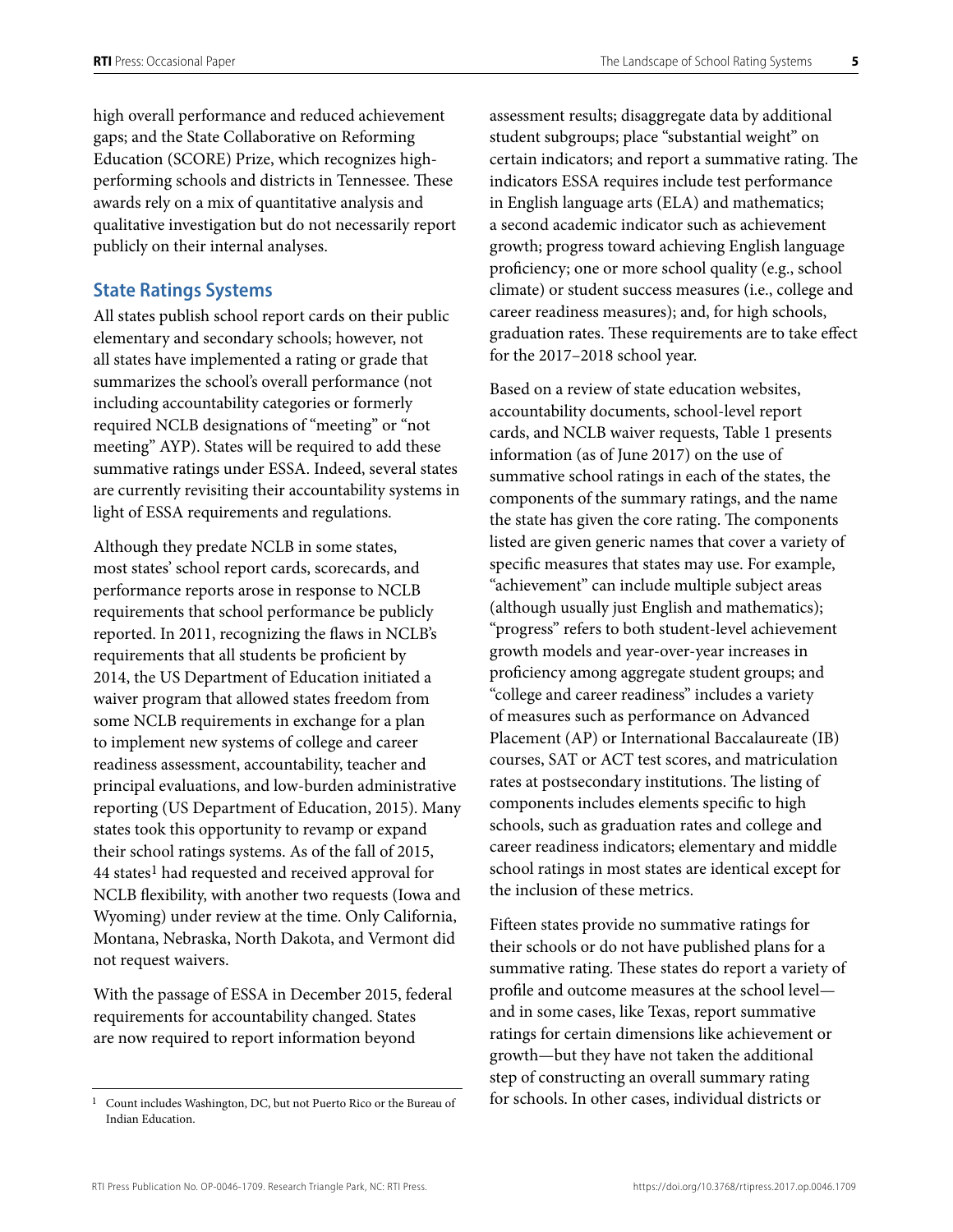| <b>State</b>           | <b>Summary rating</b>                              | <b>Components of summary rating</b>                                                                            | <b>Name</b>                                                         |
|------------------------|----------------------------------------------------|----------------------------------------------------------------------------------------------------------------|---------------------------------------------------------------------|
| Alabama                | $A-F$                                              | achievement, growth, gaps, graduation, attendance, and<br>college and career readiness                         | <b>School Grades</b>                                                |
| Alaska                 | Stars $(1-5)$                                      | achievement, growth, gaps, graduation, attendance, and<br>college and career readiness                         | Alaska School Performance<br>Index                                  |
| Arizona                | $A-F$                                              | achievement, growth, graduation, and dropout                                                                   | A-F Letter Grade Accountability<br>System                           |
| Arkansas               | $A-F$                                              | achievement, growth, gaps, graduation                                                                          | Arkansas School Grading System                                      |
| California             | None                                               |                                                                                                                |                                                                     |
| Colorado               | 0%-100% with<br>classification                     | achievement, growth, gaps, graduation, dropout, and<br>postsecondary and workforce readiness                   | <b>School Performance Framework</b>                                 |
| Connecticut            | $0-100$ with<br>classification                     | achievement, growth, graduation, college and career<br>readiness, absenteeism, physical education, arts access | <b>Next Generation Accountability</b><br>System                     |
| Delaware               | $0 - 500$                                          | achievement, growth, graduation, and college and<br>career readiness                                           | <b>Delaware School Success</b><br>Framework                         |
| District of Columbia   | $0 - 100 + \text{with}$<br>classification          | achievement, growth, graduation, attendance, and test<br>participation                                         | <b>School Index Score</b>                                           |
| Florida                | $A-F$                                              | achievement, growth, college and career readiness, and<br>graduation rate                                      | <b>School Grades</b>                                                |
| Georgia                | $A-F$                                              | achievement, growth, gaps, and bonus measures                                                                  | <b>College and Career</b><br>Readiness Performance Index<br>(CCRPI) |
| Hawaii <sup>1</sup>    | 0-400 with<br>classification                       | achievement, growth, gaps, and college and career<br>readiness                                                 | <b>Strive HI School Performance</b><br>Report                       |
| Idaho                  | None                                               |                                                                                                                |                                                                     |
| Illinois               | 0-300 with<br>classification<br>(forthcoming)      | achievement, growth, progress, graduation, bonus<br>measures, and test participation                           | <b>Multiple Measures Index</b>                                      |
| Indiana                | A-F                                                | achievement, growth, graduation, and college and<br>career readiness                                           | PL221 (Public Law 221) Grades                                       |
| lowa                   | $0-100$ with<br>classification                     | achievement, growth, gaps, graduation, and staff<br>retention                                                  | Performance Index                                                   |
| Kansas                 | None                                               |                                                                                                                |                                                                     |
| Kentucky <sup>2</sup>  | Classification<br>based on matrix<br>(forthcoming) | achievement, gap, graduation, college and career<br>readiness, and opportunity to learn                        | To be determined                                                    |
| Louisiana              | $\mathsf{A}\mathsf{-}\mathsf{F}$                   | achievement, growth graduation, college readiness, and<br>bonus measures                                       | School Performance Score                                            |
| Maine                  | $A-F$                                              | achievement, growth, and graduation                                                                            | Maine School Performance<br><b>Grading System</b>                   |
| Maryland <sup>1</sup>  | Strands (1-5) based<br>on $0-2+$ scale             | achievement, growth, gaps, and college readiness                                                               | School Progress Index                                               |
| Massachusetts          | Levels $(5-1)$ with<br>labels                      | achievement, growth, gaps, graduation, dropout, college<br>and career readiness, and bonus measures            | Progress and Performance Index                                      |
| Michigan               | Colors (5)                                         | achievement, progress, gaps, and graduation rate                                                               | Top-to-Bottom ranking                                               |
| Minnesota <sup>2</sup> | 0%-100%                                            | achievement, growth, gaps, and graduation                                                                      | <b>Multiple Measures Rating</b>                                     |
| Mississippi            | $A-F$                                              | achievement, growth, graduation, and college and<br>career readiness                                           | <b>Accountability Grades</b>                                        |

#### **Table 1. Summary of school rating systems in use or planned by states**

*(continued)*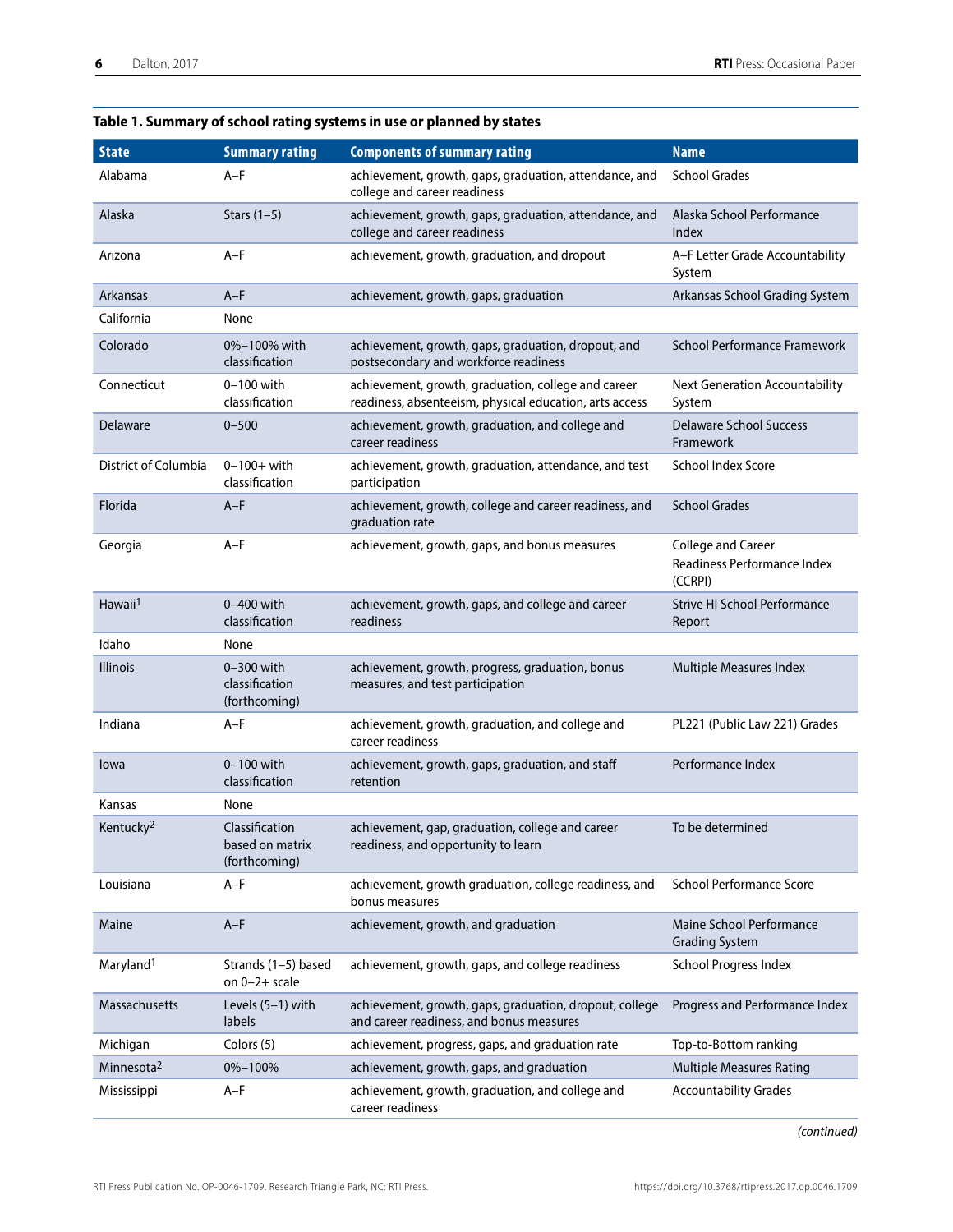| <b>State</b>                  | <b>Summary rating</b>          | <b>Components of summary rating</b>                                                                        | <b>Name</b>                                          |
|-------------------------------|--------------------------------|------------------------------------------------------------------------------------------------------------|------------------------------------------------------|
| <b>Missouri</b>               | $0 - 100$                      | achievement, graduation, college and career readiness,<br>and attendance                                   | Annual Performance Report<br>(APR) Score             |
| Montana                       | None                           |                                                                                                            |                                                      |
| <b>Nebraska</b>               | None                           |                                                                                                            |                                                      |
| Nevada <sup>1</sup>           | Stars $(1-5)$                  | achievement, growth, gaps, graduation, college and<br>career readiness, and attendance                     | Nevada School Performance<br>Framework               |
| New Hampshire                 | None                           |                                                                                                            |                                                      |
| New Jersey                    | None                           |                                                                                                            |                                                      |
| <b>New Mexico</b>             | $A-F$                          | achievement, growth, graduation, college and career<br>readiness, opportunity to learn, and bonus measures | <b>School Grading</b>                                |
| New York                      | None                           |                                                                                                            |                                                      |
| North Carolina                | $A-F$                          | achievement and growth                                                                                     | <b>School Performance Grades</b>                     |
| North Dakota                  | None                           |                                                                                                            |                                                      |
| Ohio                          | A-F (forthcoming)              | achievement, growth, gaps, graduation, and college and<br>career readiness                                 | <b>Ohio School Report Cards</b>                      |
| Oklahoma                      | $A-F$                          | achievement, growth, and bonus measures of<br>graduation, college and career readiness, and attendance     | A-F School Grading System                            |
| Oregon                        | None                           |                                                                                                            |                                                      |
| Pennsylvania                  | 0-100+ with colored<br>icons   | achievement, growth, gaps, graduation, attendance, and<br>bonus measures of college and career readiness   | <b>Building Level Academic Score</b>                 |
| Rhode Island                  | 20-100 with<br>classification  | achievement, gaps, progress, and graduation                                                                | Composite Index Score                                |
| South Carolina <sup>1,3</sup> | $A-F$                          | achievement, progress, graduation, and test<br>participation                                               |                                                      |
| South Dakota                  | $0-100$ with<br>classification | achievement, growth, graduation, and college and<br>career readiness                                       | School Performance Index                             |
| <b>Tennessee</b>              | None                           |                                                                                                            |                                                      |
| Texas                         | None                           |                                                                                                            |                                                      |
| Utah                          | $A-F$                          | achievement, growth, graduation, college and career<br>readiness, and test participation                   | School Grade                                         |
| Vermont                       | None                           |                                                                                                            |                                                      |
| Virginia                      | None                           |                                                                                                            |                                                      |
| Washington                    | Levels $(1-10)$                | achievement, growth, graduation, and college and<br>career readiness                                       | Washington Achievement Index                         |
| West Virginia                 | $A-F$                          | achievement, growth, graduation, college and career<br>readiness, and attendance                           | West Virginia School<br><b>Accountability System</b> |
| Wisconsin                     | 0-100 with<br>classification   | achievement, growth, gaps, graduation, college and<br>career readiness, attendance, and test participation | <b>Overall Accountability Score</b>                  |
| Wyoming                       | None                           |                                                                                                            |                                                      |

#### **Table 1. Summary of school rating systems in use or planned by states** *(continued)*

1 For school year 2015–2016 (the most recent year of reporting), Hawaii, Maryland, Nevada, Oregon, and South Carolina did not implement their rating system, pending revisions in response to ESSA.

2 Minnesota planned to suspend their school rating system in July 2017, pending revisions in response to ESSA. Kentucky continued reporting their old ratings (a 0–100 index with classification) in July 2017, but plans a transition to a new system.

3 South Carolina suspended its ratings after the 2015–2016 school year.

Note: Components include measures that only apply to high schools (graduation; college and career readiness and its variants).

Sources: Elementary and Secondary Education Act (ESEA) Flexibility Waivers; State school report cards and accountability websites; Martin, Sargrad, & Batel (2016).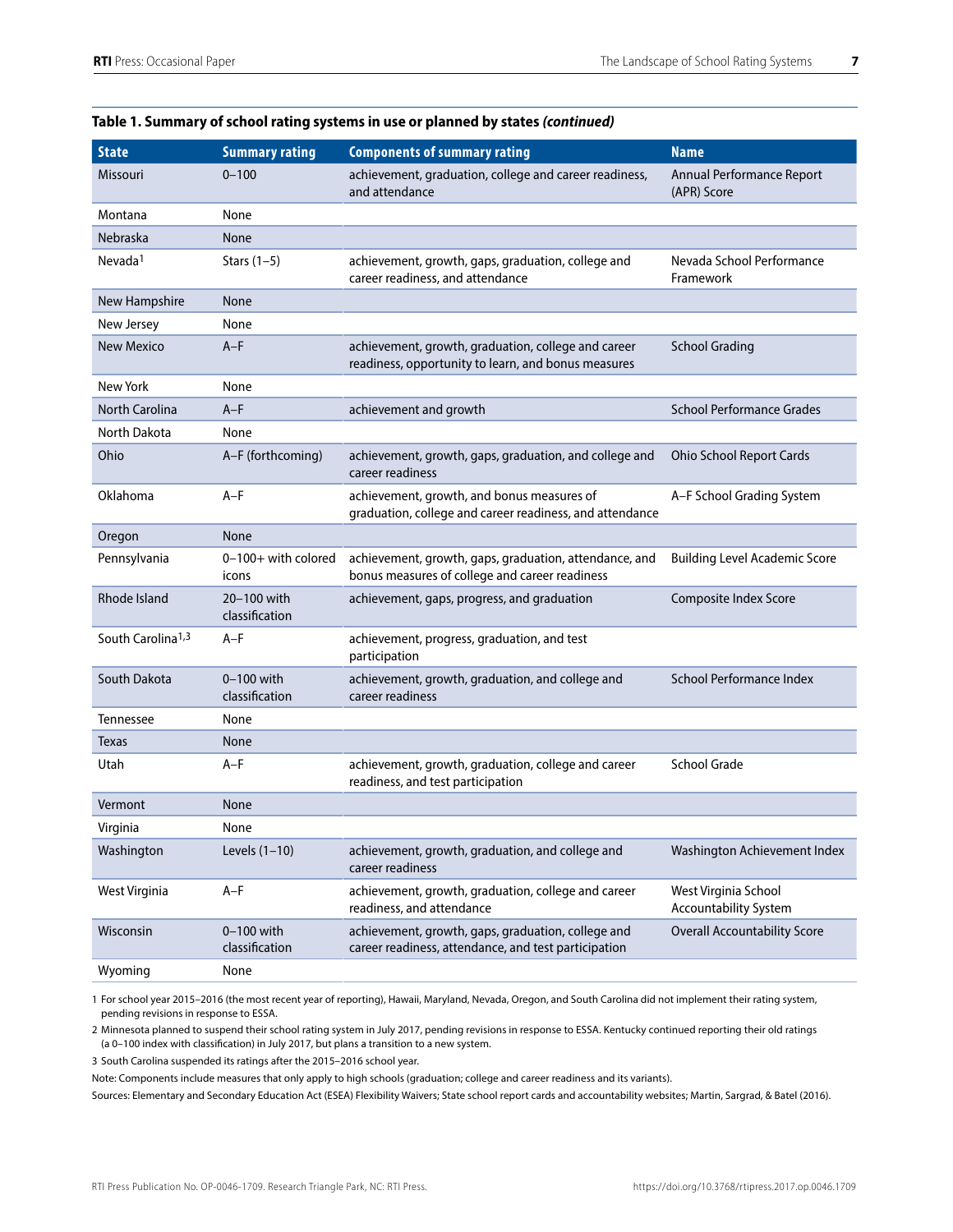regional educational agencies may report their own grading system: although not systematically covered here, one example is the California Office to Reform Education's (CORE) consortium of districts in northern California, which applied for and received its own NCLB waiver to implement a "School Quality Improvement Index" that uniquely incorporates measures of social-emotional skills as outcomes. Similar other educational groups that are specific to states may report their own summative rating: for example, the Connecticut Coalition for Achievement Now (ConnCAN) assigns A through F letter grades to Connecticut schools and its web pages are prominent in search results, even though Connecticut's state system provides a 0–100 index rating.

The remaining 36 states formally provide summative ratings or have plans to do so for all of its schools. The ratings the states provide can be divided into three groups:

- **A–F letter grades.** The most common rating system is a letter grade rating familiar to parents and consumers. Florida was the first state to implement a letter grading system; currently, 16 states use letter grading systems or have plans to do so. A–F grading systems typically have underlying continuous values or scales to which letter grades are subsequently assigned. The underlying values may or may not be clearly explained in accountability documentation or presented along with the letter grade in public documentation.
- **Index scores or scales.** Thirteen states use continuous scores or scales to summarize school performance. Most of these (10 states) range from 0 or 1 to 100 (or slightly more, depending on whether bonus points are awarded to schools for performance on additional measures). Three states use larger ranges of 0–300 (Illinois), 0–400 (Hawaii), or 0–500 (Delaware). States that use index scores also typically have a classification system that translates the continuous score into a category that is used for improvement purposes. For example, Washington, DC, reports five categories based on its 0–100+ School Index Scores: Reward, Rising, Developing, Focus, and Priority. Other states use more distinctive labels. Pennsylvania, for example,

has a unique system of colored icons associated with ranges of its 0–100+ scale (e.g., an upwardfacing, hollow blue triangle is used with the highest range of scores).

• **Other ratings.** Seven states use alternative summary ratings. Two states (Alaska and Nevada) use a fivestar rating system. Three states use numerically defined levels: Maryland calls its five levels "strands," based on an underlying z-score that ranges from 0 to approximately 2. Massachusetts uses levels 5 to 1, with level 1 being the highest, and color-codes each level from green (level 1) to red (level 5). Washington uses levels 1 (low) to 10 (high). Kentucky uses a classification scheme based on a matrix of categories and resulting in categories such as "Intervention" and "Outstanding." Michigan uses a five-color scheme as its summative rating (green, lime, yellow, orange, and red, with green as the highest level).

These summative ratings may or may not be prominent on school report cards, or may be reported on web sites that are separate from other accountability indicators. For example, before suspending their summative rating for 2015–2016, South Carolina did not include their letter grade rating on school report cards (an effort to revamp South Carolina's reporting system is outlined in Koon, Petscher, & Hughes, 2015).

Despite differences in the labels attached to the ratings, the similarities across states are striking. Most states using a summative rating are using a five-level rating system, whether that is designated by stars, levels, or classes based on a continuous metric. In addition, the component indicators used to rate schools are very similar. By following NCLB flexibility request requirements and with the technical assistance of the US Department of Education, states prepared a variety of similar accountability plans that typically incorporated at least several of the following measures: overall achievement within in a school (the unadjusted or absolute level of performance), achievement growth among the same students over time, achievement progress of students or the school toward defined goals, achievement gaps between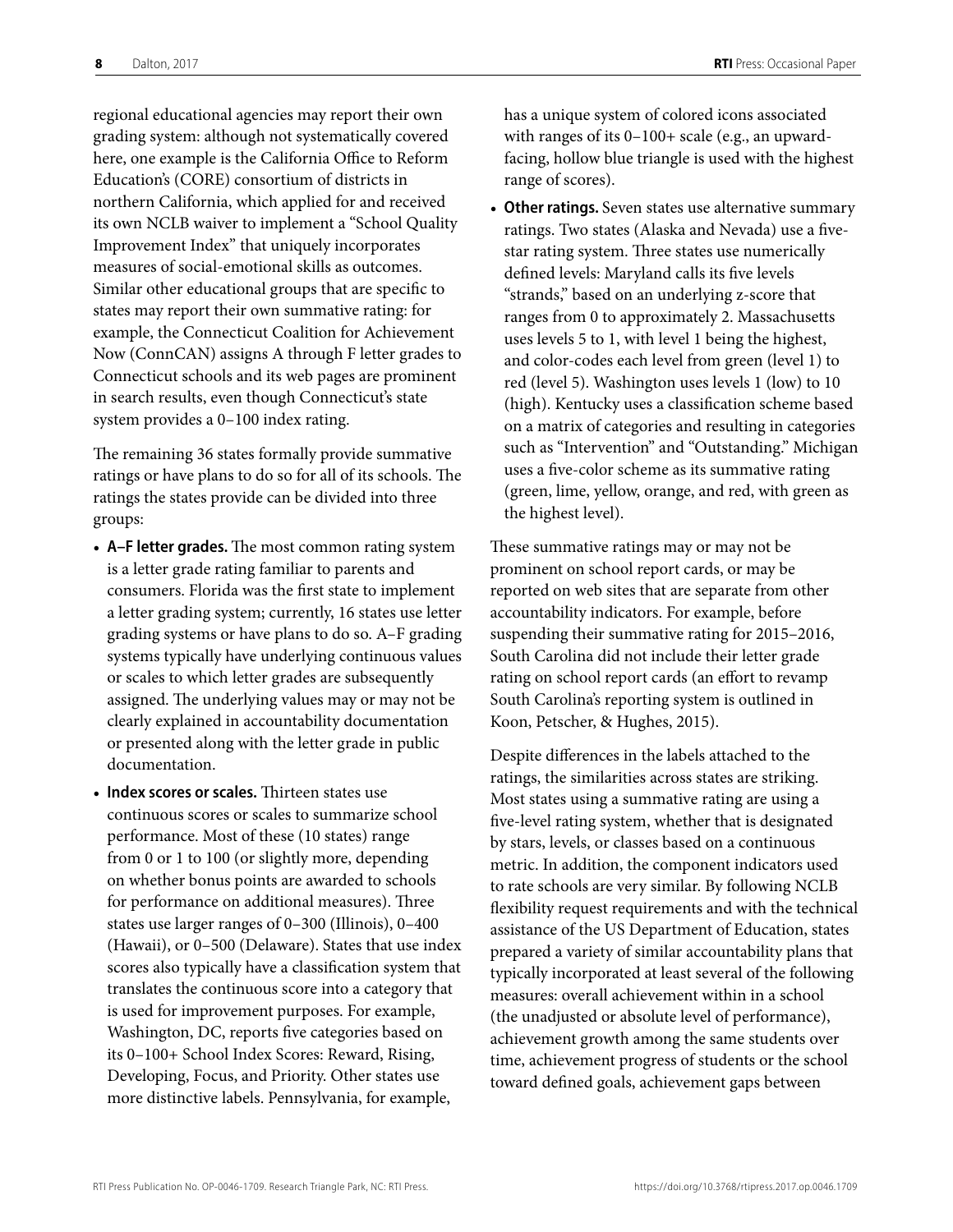<span id="page-12-0"></span>key student subgroups, graduation rates, attendance rates, and college and career readiness results. Under ESSA, states have more flexibility to design their accountability systems, including incorporating additional measures beyond these core indicators. For example, Kentucky proposes to include opportunity measures relating to equitable access to gifted and talented programs and certified teachers (Kentucky Department of Education, 2017).

Schools usually receive points for their performance on each measure, with their total score comprising a summation across measures. The score then either may total the final index (as in Hawaii) or be converted to a standard range or percentage (as in Colorado). The total possible points received for any given measure typically varies; some measures are given more weight in the total score by having more possible points awarded for performance in that domain. Some measures have multiple indicators, and receive points for each indicator contributing to the total points for that measure. For example, the measure of achievement usually includes separate components for reading and mathematics test performance.

As a detailed example, Nevada's School Performance Framework (currently on hold pending revisions in response to ESSA) created a five-star rating system based on a 100-point scale involving achievement status (accounting for 20 percent of the scale and comprising the percentage of 10th graders meeting proficiency expectations and the cumulative percentage of 11th graders meeting proficiency expectations); school median growth percentile for 10th graders (10 percent); gap in 11th-grade proficiency for disadvantaged student groups (10 percent) (each of the foregoing using both math and reading assessments); graduation rate (30 percent, including both an overall rate and an indicator for the gap in rates for disadvantaged student groups); college and career readiness (16 percent, using four different measures involving Advanced Placement proficiency, ACT and SAT test participation, advanced diploma rates, and Nevada college remediation rates); and two other measures (average daily attendance [10 percent]

and percentage of ninth graders who are credit deficient [4 percent]). Nevada's star rating system was thoroughly explained on the state Department of Education's website (http://nspf.doe.nv.gov/) and was featured prominently on individual school pages, but it was not featured on a separate set of school report card pages also operated by the Nevada Department of Education (<http://www.nevadareportcard.com>).

#### **Consumer-Oriented Rating Systems**

As noted, consumer-oriented ratings are produced by the nonprofit organization Greatschools.org as well as by journalistic publications and websites such as US News and Niche.com. Like state rating systems, Greatschools.org, Niche.com, and SchoolDigger.com rate elementary and middle schools as well as high schools; but *US News*, *Newsweek*, and T*he Washington Post* only cover high schools. Unlike state rating systems, these organizations rate schools across states, and therefore must grapple with state tests that are not comparable across state lines and proficiency benchmarks that may be set at different levels across states. The typical solution is to provide some rating or measure that accounts for school performance relative to the school's state average. They may also incorporate comparable cross-state indicators such as the percent of graduating seniors who took or passed Advanced Placement courses. They are not able to take advantage of student–level data available in states' unit-record longitudinal databases; instead, they rely on aggregate information at the school level.

#### **The Greatschools Rating**

The largest and most prominent independent school rating system is the nonprofit Greatschools.org, which reports its ratings on its own website as well as licenses its rating to other organizations (for example, it is featured on real estate website Zillow.com). Greatschools.org reports a 1–10 rating and labels scores 1–3 as below average, 4–7 as average, and 8–10 as above average. In most states, ratings are based only on test performance relative to other schools in the state. Schools are rated on how well their students (in the aggregate) do on each test reported; then the individual test ratings are averaged into the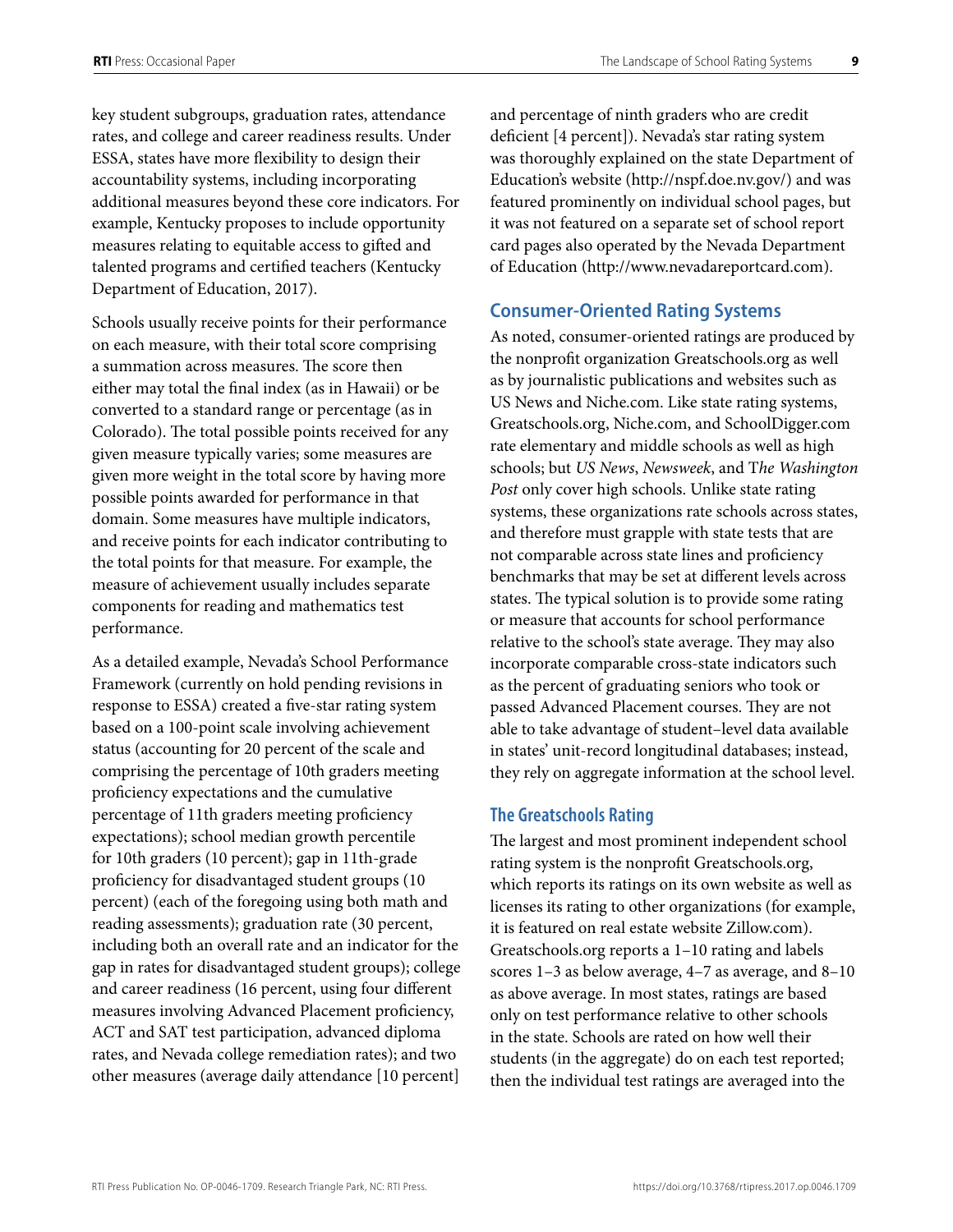overall 1–10 rating. In 12 states, Greatschools.org has additional data on academic growth and college readiness (which they define as graduation rates and SAT or ACT performance). Schools in these states are also compared relative to other schools in the state, and then averaged with test performance into an overall rating—if only one additional indicator is available, then test performance is weighted at half the overall average, with the other indicator as the other half. If both additional indicators are available, then the three components are equally weighted as one-third of the total.

#### *US News & World Report's* **Best High Schools Rankings**

US News ranks a subset of high schools that meet certain criteria (*US News & World Report*, 2017). The ranking is based on an overall rating—a "college readiness index"—calculated from participation and passing rates on Advanced Placement (AP) and International Baccalaureate (IB) tests; this criterionreferenced measure allows cross-state comparisons and a ranking of the best high schools across the country and within individual states. However, only high schools that perform better than expected given their poverty level (using a regression analysis and predicted proficiency results) and better than their state's average for disadvantaged subgroups are ranked on the college readiness index. This "gated" methodology excludes approximately two-thirds of high schools, consistent with the "best" focus of the rankings. For those that are ranked, *US News* also awards gold, silver, and bronze "medals" to further distinguish classes of high schools.

#### *Newsweek's* **America's Top High Schools**

*Newsweek* produces two ranked lists of top high schools in the United States: an "absolute" list based on unadjusted performance on state tests (relative to other schools within each state) and a "relative" list that takes into account the percentage of lowincome students (*Newsweek*, 2015). As the first step in constructing each list, *Newsweek* also uses a "gated" method. For the absolute list, *Newsweek* uses a "threshold" analysis to identify the top 20 percent of high schools in each state. For the relative list, it identifies those schools that perform half of a standard deviation above the state average after

controlling for poverty. Once these schools are identified, *Newsweek* uses the results of its own high school survey to construct a college readiness score based on enrollment rate (accounting for 25 percent of the total score); graduation rate (20 percent); weighted AP/IB composite (17.5 percent); weighted SAT/ACT composite (17.5 percent); holding power, which is the change in enrollment between 9th and 12th grades (10 percent—this last component comes from the Common Core of Data, not *Newsweek's* survey); and counselor-to-student ratio (10 percent). In this regard, their ranking is similar to state composite indices. However, schools without sufficient data from the survey, or who are nonrespondents, are not included. In 2015—the most recent year for which a methodology report was released—*Newsweek* reported that their survey response rate was 34 percent for schools on the relative list and 42 percent for schools on the absolute list.

#### **Other Rankings**

Given the widespread availability of data available from the states and from the federal government, there is no shortage of school ratings or rankings available to the public. Others worth mentioning include *The Washington Post's* Most Challenging High Schools index, which ranks schools on a "Challenge Index," the ratio between the number of AP, IB, and Advanced International Certificate in Education (ICE) tests taken in a given school year and the number of seniors who graduate in May or June (Matthews, 1998). Niche.com also offers high school ratings, and incorporates multiple measures drawn from federal data as well data from Niche users (students, alumni, and parents) who provide feedback at their website. Their letter-grade rating (A–D) incorporates measures of academics, health and safety, student culture and diversity, teachers, resources and facilities, clubs and activities, sports and fitness, and opinion items from survey responses. Each measure has its own subcomponents and variable weighting. The underlying scale is a z-score created from the z-scores of each individual measure. SchoolDigger.com offers ratings of elementary and secondary schools based on normalizing and averaging schools' state-reported test performance, similar to Greatschools.org.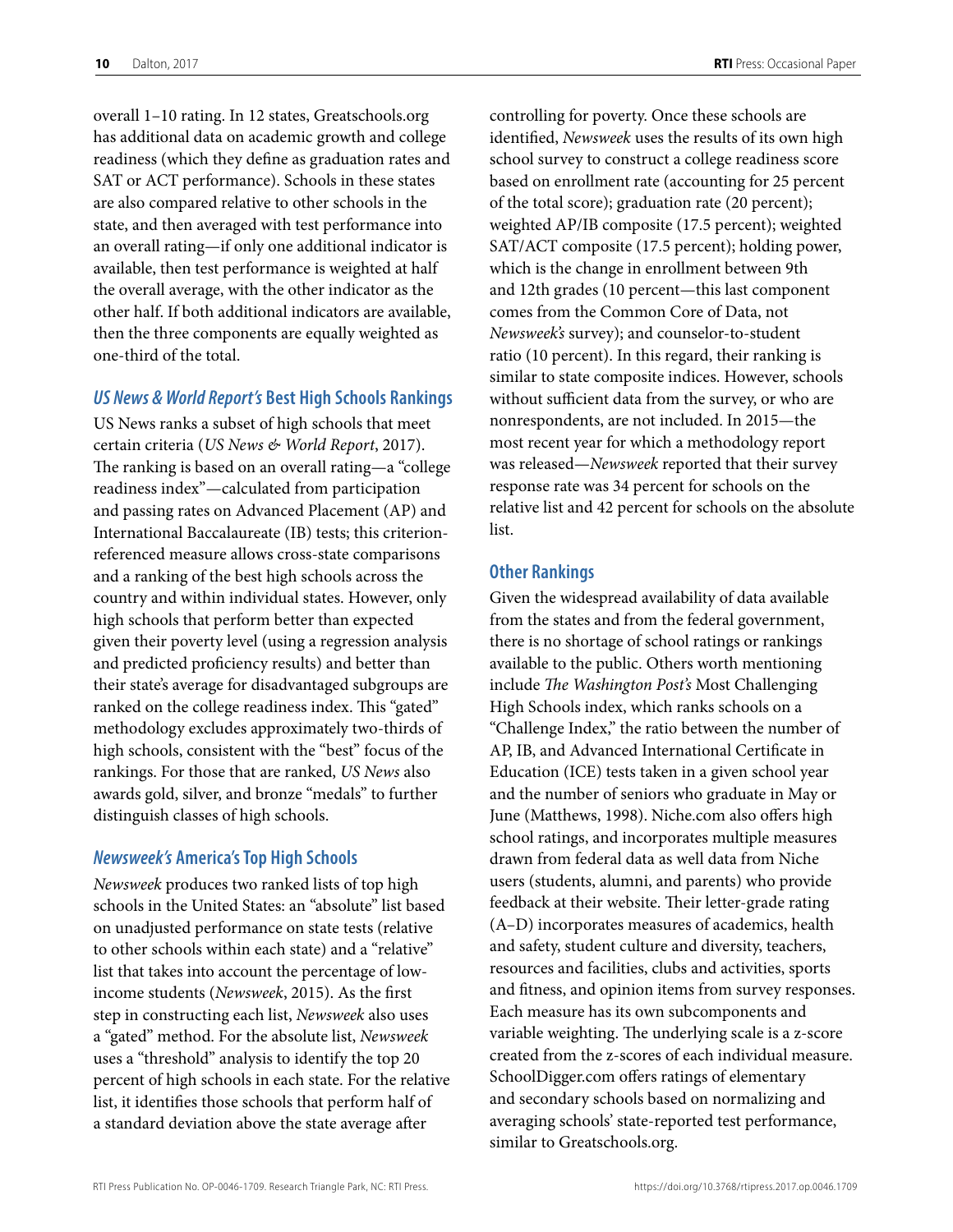#### <span id="page-14-0"></span>Issues in the Design of School Ratings Systems

The overview of state and consumer-oriented ratings systems presented above demonstrates a wide variety of methodologies and modes of presentation for high school ratings, despite underlying similarities in the reliance on a core set of metrics related to student test scores and a few other immediate "output" measures like graduation rates. The variety of ways in which ratings are presented reinforces the idea that presentation is as consequential as measures and methods. Indeed, in their work *Organizational Report Cards*, Gormley and Weimer (1999) argue that there are six key aspects of comparative assessments: validity, comprehensiveness, relevance, comprehensibility, reasonableness, and functionality. Tellingly, only the first feature relates to the technical qualities of the measures themselves; the remaining five features relate to how ratings systems effectively summarize and communicate useful information to or about the organizations being assessed. Likewise, Colyvas (2012) has criticized prior work concerning what she terms performance metrics for focusing too closely on the statistical properties of measures. Colyvas draws on Stinchcombe's (2001) framework for analyzing formal systems to articulate features (several similar to Gormley and Weimer's list) that have a significant bearing on the meaning and use of such measures. Reyna (2016) also recently discussed key features of school ratings systems in the environment of ESSA.

To further understanding of the importance of nontechnical features in the design of school ratings systems, the following discussion elaborates on the broader measurement, methodological, and presentation choices made in constructing them. Understanding these choices can help advance knowledge of the limitations and strengths of school ratings in guiding school improvement and informing parents and the public about the schools their children attend. Drawing on and consolidating the aspects discussed at length by Gormley and Weimer (1999), Colyvas (2012), Stinchcombe (2001), and Reyna (2016), the discussion focuses on the implications of four design features of school rating

systems: (1) measurement, (2) transformation, (3) integration, and (4) presentation.

#### **Measurement**

The movement toward educational accountability has mainly stressed outcomes measures: primarily achievement on standardized assessments and, at the high school level, attainment (Martin et al., 2016; Mikulecky & Christie, 2014). However, there are multiple types of data on school performance that could be measured and which could provide useful information to practitioners and families. Gormley and Weimer (1999), for example, describe inputs, processes, outputs, and outcomes as elements of organizational performance that can be measured and reported on. Their "outputs" are what are often labeled "outcomes" in the educational field—immediate or short-term results such as test performance. "Outcomes," in their terminology, refer to longer-term results that reflect the ultimate mission of an organization, such as successfully enabling a transition to college and providing the basis for good work and family habits. Although "college and career readiness" outcomes are often included in state rating systems (Martin et al., 2016), they are typically only measured through coursetaking or college admissions test results that are, in fact, immediate or shortterm results, not explicit evidence of college or work success (Mikulecky & Christie, 2014).

In addition to outputs and outcomes, inputs are also an important aspect of organizational performance, reflecting organizational competencies in securing resources to meet needs. These aspects of school performance are not regularly reported on school report cards nor included in accountability systems, but may be reported independently in financial and budgetary documents. There is certainly far less regular, systematic reporting of schoollevel organizational resources (e.g., number, age, and diversity of textbooks; amount, quality, and appropriateness of high school laboratory equipment), and very little attention has been paid to how to achieve consistency in reporting on and informing the public about school resources.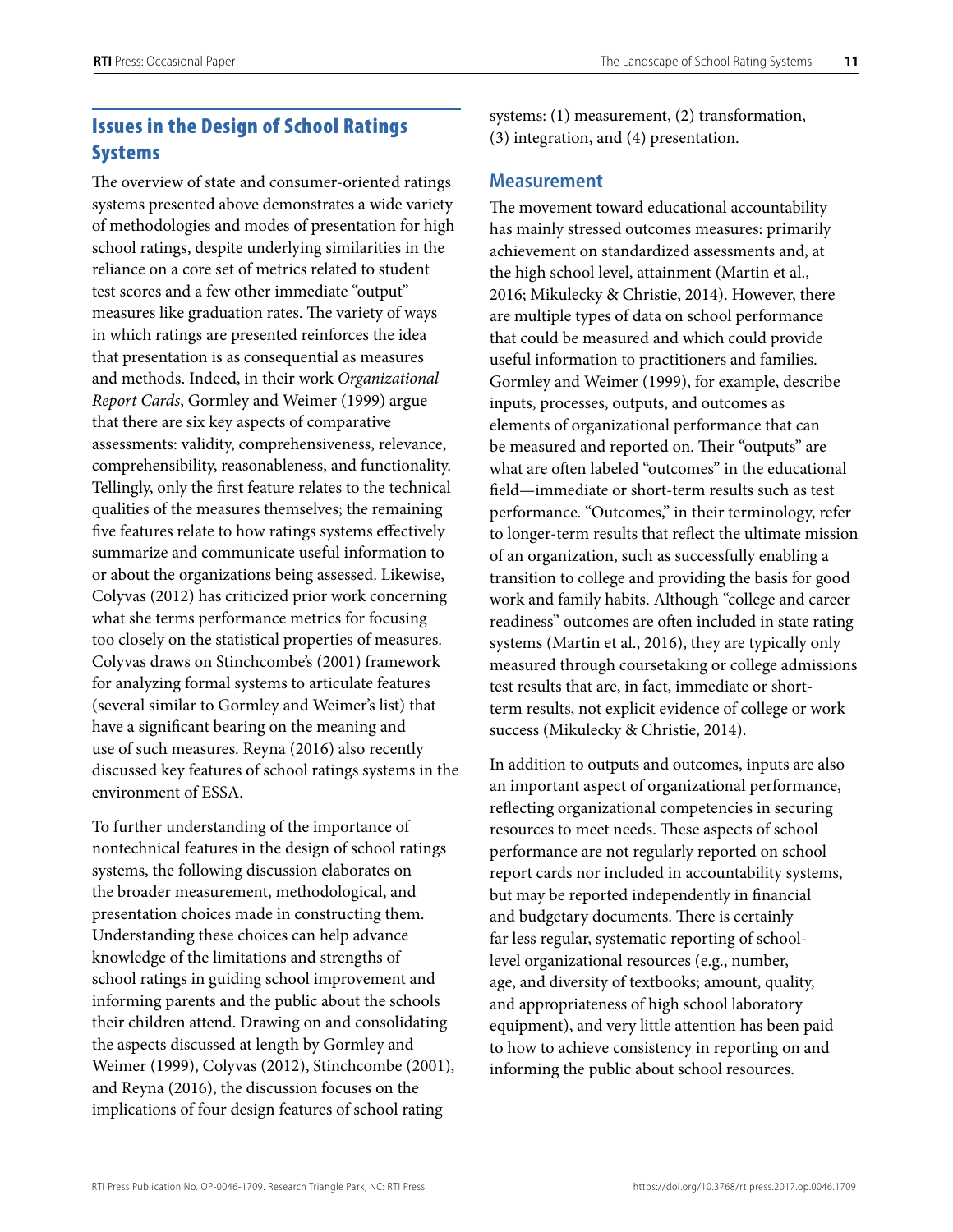<span id="page-15-0"></span>Likewise, process measures have received very scant attention within school ratings systems, yet are clearly the critical component in what makes schools work for students and their families. Being among the most difficult aspects of organizations to measure, and whose complexity is most in danger of being reduced to unfairly simplistic metrics, it is understandable that measures of process—such as teacher professional development, instructional improvement plans, and discipline procedures—are rarely incorporated into school rating systems. An exception is Kentucky's "Unbridled Learning" system, which incorporates program reviews and professional ratings into their accountability system, if not into their school ratings.

To be fair, accountability policies never intended to encompass inputs and processes—these were in many ways assumed to adjust to meet accountability goals (Hoffer, 2000)—but the expansion of accountability reporting into full-scale school rating systems incorporating many measures, and tied more strongly to purposeful systems of intervention and improvement, implies that school leaders and policymakers need access to higher-quality data on more than just short-term outputs or even long-term outcomes. Standardized school-level summaries of instructional materials and technology; facilities; teacher and leadership evaluations; course assignment and access policies; and discipline and safety procedures and practices—among many other possible options—deserve their place in rating systems that purport to provide an overview of school quality and performance.

#### **Transformation**

The selection of domains to measure and specific indicators to use leads to a second step involving the transformation of data to make measures amenable for analysis and ready for inclusion in a summary score or rating. Depending on the issuer of a school rating, measures may be included that reflect absolute or unadjusted performance (for example, overall achievement results) or conditioned measures that account for the "inputs" involved in their production (such as predicted achievement levels, academic growth measures at the individual level, or change in academic achievement at the school or student subgroup levels).

Indeed, Gormley and Weimer place a strong emphasis on the necessity of making appropriate "risk adjustments"—that is, controlling for differences in populations served and prior histories. Such statistical adjustments are critical to ensuring the validity of organizational performance metrics, which, according to Gormley and Weimer, should measure the contributions of the organization itself and not the educational or socioeconomic backgrounds of students. This includes, in the school context, removing the influence of peers and the composition of the study body, long shown to have an effect on individual student achievement (Wilkinson, 2002; Sacerdote, 2014). Statistical controls can be relevant for cross-school comparisons by addressing factors outside of the school's control that are known to affect student performance, or for same-school comparisons over time by accounting for prior performance level and changing student composition across cohorts.

However, while Gormley and Weimer note that validity must be balanced by comprehensibility, their emphasis on modeling of educational outcomes to abstract out organizational performance ignores the function that peer groups or student composition might play in some interpretations of school ratings. That is, risk adjustment may be seen by some ratings consumers as an unnecessary confusion or distraction. Unadjusted performance could be very meaningful and valid to parents who believe in the power of peers and the importance of school climate for fostering good educational habits. Even those who speak out from concern about subgroup performance may decide that adjustments hide performance problems and result in setting low expectations for underperforming groups (Gormley & Weimer, 1999, p. 77).

Fortunately, most school ratings systems combine some measure of unadjusted achievement with an adjusted measure of growth or progress to both provide credit to schools for their performance as an organization given resource constraints or population deficits and to acknowledge the public's concern with overall performance and high standards. Indeed, the inclusion of performance gaps in most school rating systems indicates that the tide has shifted away from earlier performance reporting thinking (as illustrated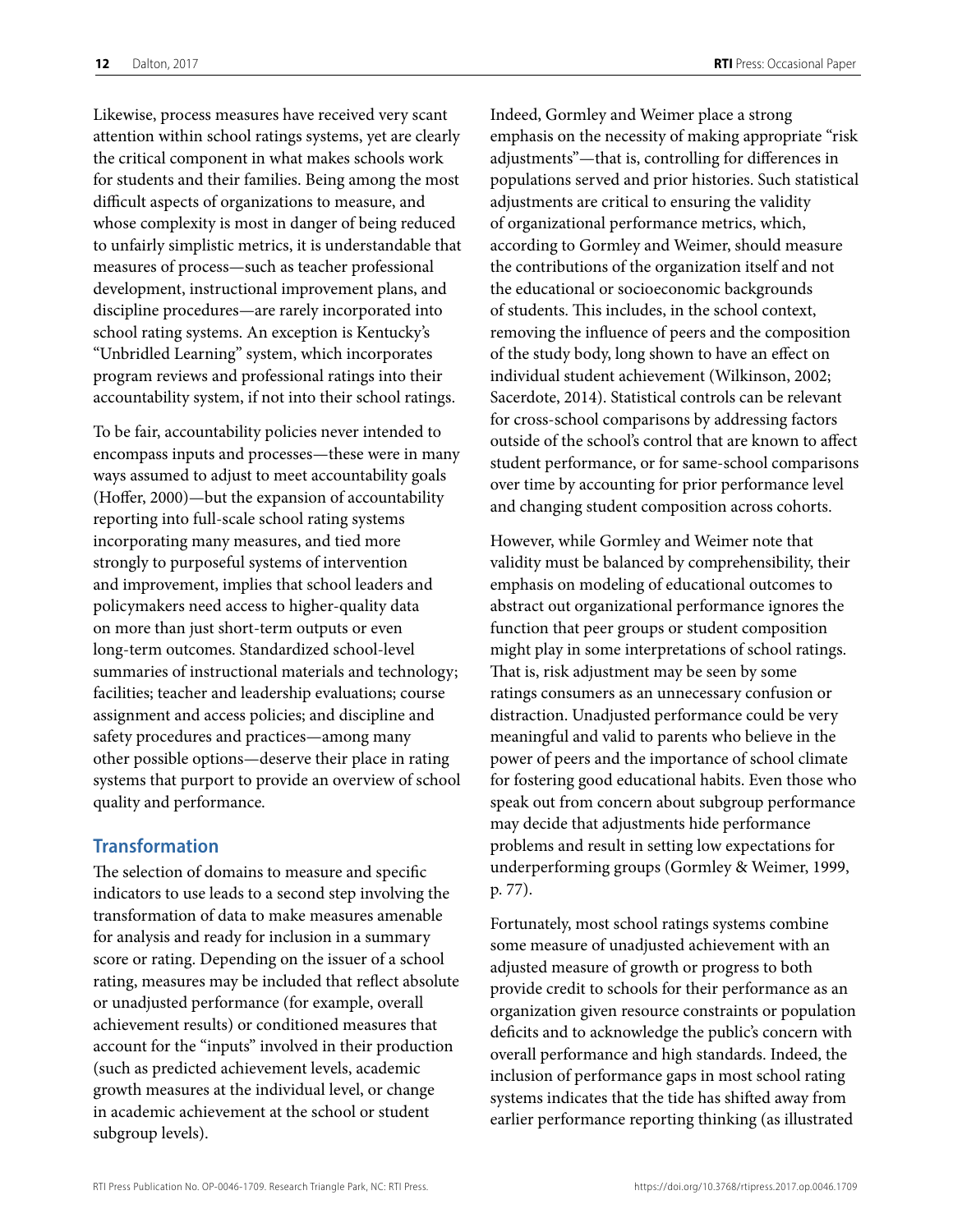<span id="page-16-0"></span>by Gormley & Weimer, 1999) that schools should be judged relative to the challenges they face toward a system in which schools are rewarded for across-theboard (absolute) levels of achievement.

The other principal data transformation that has an important consequence on school ratings results is whether the data are preserved as a criterionreferenced measure (e.g., a graduation rate measured as 0 to 100) or are standardized into relative metrics of percentiles, z-scores, or relative ranks. This dimension of relativity is treated differently in state school rating systems and consumer-oriented rating systems. In the former, schools are typically given credit for the extent to which they meet external benchmarks—e.g., percent proficient on math and reading assessments, or graduation rate—and all schools can theoretically attain the highest possible rating. In the latter, consumer-oriented ratings, including Greatschools.org and US News rankings, schools are given a relative rating, inherently limiting the number of schools that can receive top ratings. In Greatschools.org's case, schools are rated relative to others in the state on their final letter grade rating. In the *US News* rankings, schools are given a final ranking nationally (and by state) but are also given a criterion-referenced score on its "college readiness index," on which all schools can (mathematically) achieve a top score.

The different purposes of state and consumeroriented ratings partially account for differences in the use of relative metrics. State ratings are designed for accountability and improvement purposes; consumer publications are designed to clearly differentiate schools to help guide relocation or school choice decisions and drive media attention. However, reward or incentive programs (such as South Carolina's school incentive reward program; Gormley & Weimer, 1999, pp. 77–80) conducted by states, districts, or independent agencies (such as the Broad Foundation) also often use relative metrics as a way to create distinctions for the purposes of identifying single winners or clear dividing lines for groups of awardees.

#### **Integration**

Another significant design feature of school rating systems is the manner in which multiple measures are jointly used or integrated. At the broadest level is the question of whether multiple measures are integrated within a single unidimensional rating or if measures are kept separate as part of a multidimensional evaluation of quality and performance. Multidimensional rating systems include approaches such as the balanced scorecard or any of the currently 14 state accountability systems that provide no unitary score or grade. Multidimensional rating systems are better suited for internal purposes of evaluation and improvement, as they demand greater knowledge of individual measures or domains of measurement; they are less accessible to outside observers such as parents or state or federal policymakers (see Gormley and Weimer's discussion of "comprehensibility").

Even if the school rating system is holistic in the sense that it incorporates measures across multiple domains and employs some element of statistical adjustment for inputs, if the final result is a score, grade, or rank, the rating is a unidimensional evaluation metric. Among unidimensional ratings, there is the aforementioned distinction between gated evaluations (e.g., *US News'*s Best High Schools rankings) and composite scoring (used by most states). Gated evaluations are ideal for systems whose purpose is to identify top-performing schools for the purposes of distinction or reward. Composite scoring serves the need for comprehensive performance evaluations of all schools for accountability and improvement.

There also remains the question of the construction of composite scoring systems, which can follow several different approaches. The construction most commonly employed by state rating systems and some consumer-oriented publications (Greatschools.org and Niche.com) are weighted schemes, in which each measure contributes a varying proportion of a final index or score. Weighting has strong advantages because it allows multiple measures to contribute to a rating (in contrast to the "all or nothing" results of NCLB's AYP provisions) while emphasizing measures deemed most significant, but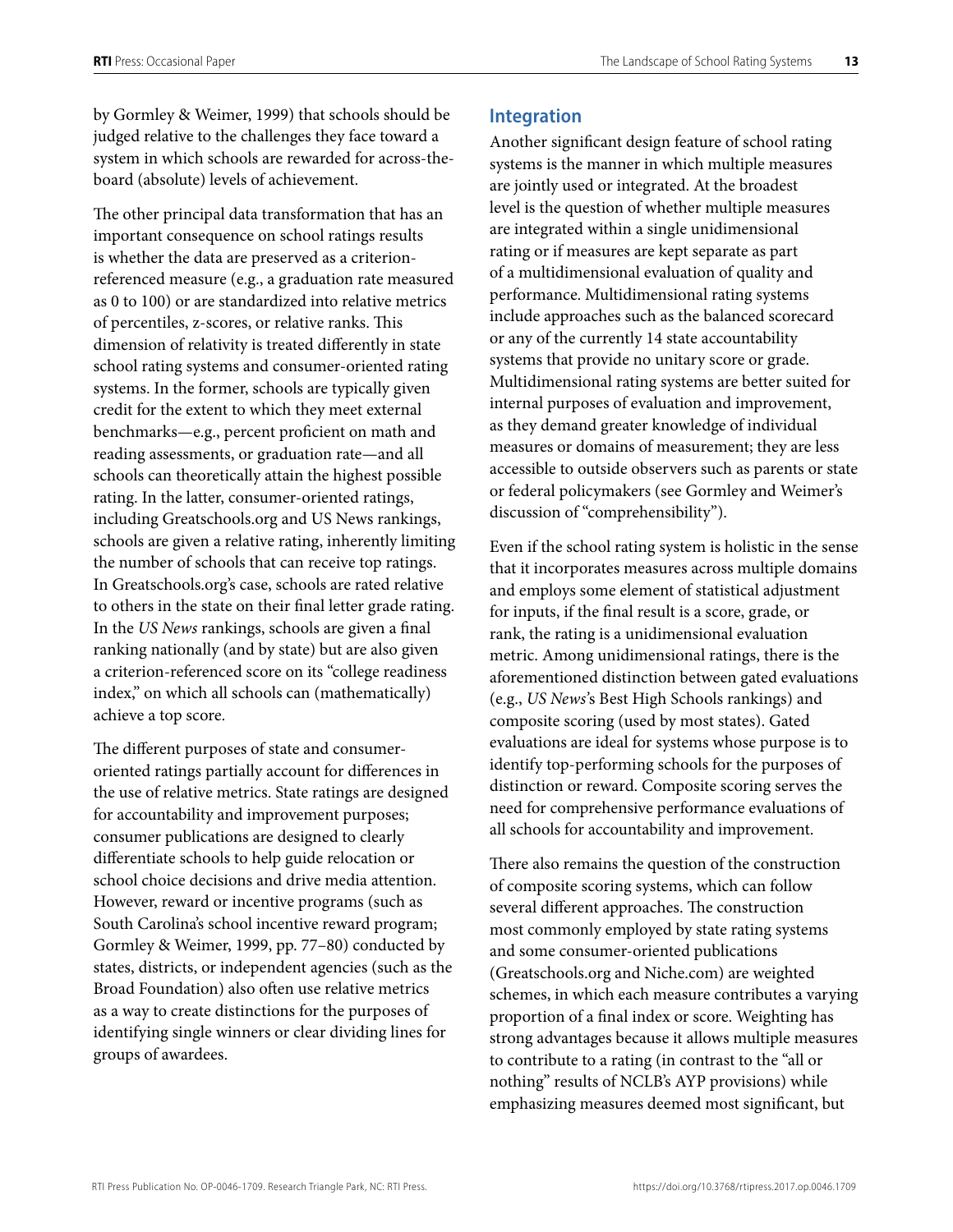<span id="page-17-0"></span>**14** Dalton, 2017 **RTI** Press: Occasional Paper

there are few standard mechanisms for setting relative weights other than qualitative processes of expert review, public comment, and political input (Reyna, 2016). For example, ESSA stipulates only that states are required to give "substantial weight" to a set of academic indicators in designing their accountability systems, and that these academic indicators receive more weight than school quality or student success measures (Martin et al., 2016). Indeed, the lack of clear procedures for determining weights means that some ratings systems are subject to ongoing debate that may be influenced by political or other noneducational concerns (e.g., as in North Carolina see Antoszyk, 2017).

There are also systems in which measures could contribute to placement in a categorical level or rating based on decision rules tied to multiple measures instead of a single continuous score or index. The special case here is Texas's Performance Index system, which although not providing an overall continuous summary score, computes index values for four domains (achievement, progress, gaps, and postsecondary readiness) and then assigns schools a "met standard" or "improvement required" classification based on surpassing target scores on each dimension. An alternative method could combine weighted composites with categorical label adjustment by adjusting a categorical rating determined by a continuous score upwards or downwards depending on additional measures, such as level of test participation (Reyna, 2016).

#### **Presentation**

Presentation is one of the key aspects of rating systems and performance metrics that both Stinchcombe (2001) and Gormley and Weimer (1999) stress. As an aspect of comprehensibility (in Gormley and Weimer's term) or communicability (in Stinchcombe's term), presentation encompasses both the naming or labeling of the rating and any associated categories as well as the manner in which it is disseminated. Prior research has shown that parents and the public respond to the presentation of performance data and the ways that performance data are summarized. Hastings and Weinstein (2008) showed that parents were more likely to select higher-

performing schools when given performance data. Jacobsen and colleagues (2014, p. 17) found that letter grades have a strong influence on public perceptions of school performance:

For the strong school, the letter grade format leads to strongly positive views of school performance, while other formats lead to positive but more mediocre views of school performance. While we may have expected the numerical formats to be more influential due to cultural notions about numbers being accurate and precise…our consistent and strong results for the letter grade condition suggest that other cultural measures can have a much stronger influence. It appears people believe an A indicates very high performance and a C indicates quite low performance, while the numbers are more ambiguous.

Similarly, school rankings—which, unlike ratings such as A–F grades, explicitly sort schools into higher or lower positions—may suggest larger differences between schools than the underlying measure actually indicates. *US News*, for example, uses a series of tiebreakers to account for the fact that many of the highest-ranked schools earn the maximum college readiness index score of 100. Further, the actual distinction between schools separated by the same number of positions (i.e., rank 10 and rank 20, versus rank 100 and rank 110) may be variable. Although ratings are not immune to misinterpretation as to the actual underlying performance of schools—indeed, scores, grades, or other categories of performance have an implicit hierarchy—rankings reify performance distinctions that may not be meaningful or clear-cut.

Likewise, the manner of promotion or dissemination is signally important; ratings that are not visible or easily accessible will receive scant attention. For example, some states do not currently include available ratings on their school report cards (such as Rhode Island's Composite Index); or they may provide ratings through separate websites or reports (such as Hawaii's rating, which is only presented on its more detailed "School Status and Improvement Reports"). Even within states that include summary ratings, their prominence can differ sharply— Oklahoma's and New Mexico's letter grades, for example, are featured in large font on the top of the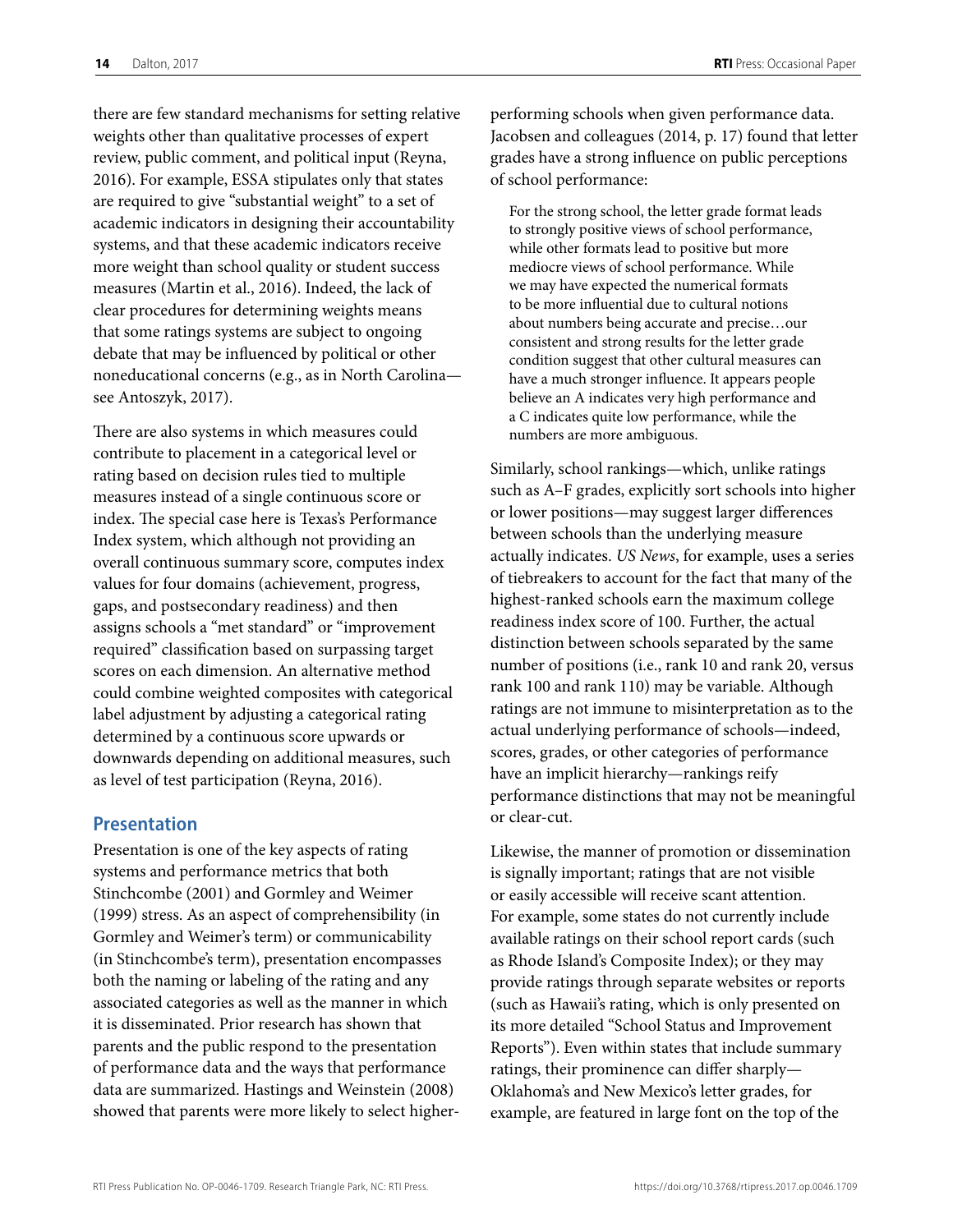first page of their school report cards. The chosen presentation can deemphasize or promote the school rating and profoundly affect how students, parents, educators, and the public think about their local schools and the public school system overall.

Table 2 presents a summary of some of these key features for the major high-profile high school rating systems. For comparison, the required ESSA accountability system, the historical NCLB system, and the prize funds rating systems (e.g., the Broad Foundation and the Tennessee SCORE Prize) are also included. NCLB instituted a system of school-adjusted accountability designations based on meeting benchmarks, primarily on a single dimension of test performance (but also including graduation rate at the high school level; because of the emphasis on test scores and to distinguish NCLB more clearly from subsequent state accountability systems under granted NCLB waivers, NCLB is labeled a unidimensional system). The prize funds also do not typically create a single composite rating or score, but rank schools or districts internally on a variety of metrics to identify potential award winners and vet finalists.

These design features describe methodological choices that must be made in creating ratings for schools. Of course, these choices are not the only ones, nor necessarily the most consequential ones, involved in designing school ratings or scores. For example, the first and foremost process is generating individual measures themselves, whether drawn from existing databases or created during a survey or other process of data collection. These processes are not unbiased or error-free, and any adequate rating system must consider the role and impact of known or suspected problems with the validity and reliability of measures to be included. A second and vitally important set of choices informs how the rating system feeds back into decision-makers' and educators' actions—the "reactive" process discussed by Espeland and Sauder (2007). Depending on the purpose of the ratings, the issuer, the nature of its design, and how ratings are used by stakeholders, systems must take into account how practices may be amplified or distorted through the highlighting effect of the ratings and their measures. These and other processes are not design choices, but can be equally or more important factors in the development, use, and effectiveness of school ratings systems.

| System/issuer                   | <b>Type of rating</b>                            | <b>Adjustments</b> | <b>Relativity</b>                    | <b>Dimensionality</b> | <b>Rating</b><br>methodology |
|---------------------------------|--------------------------------------------------|--------------------|--------------------------------------|-----------------------|------------------------------|
| <b>NCLB</b> requirements        | Accountability category                          | School-level       | Criterion-<br>referenced             | Unidimensional        | Benchmarking                 |
| <b>States with NCLB waivers</b> |                                                  |                    |                                      |                       |                              |
| Without a summary<br>rating     | Accountability category                          | Student-level      | Criterion-<br>referenced             | Multidimensional      | Benchmarking                 |
| With a summary rating           | Composite rating plus<br>accountability category | Student-level      | Criterion-<br>referenced             | Multidimensional      | Variable weighting           |
| <b>ESSA</b> requirements        | Composite score plus<br>accountability category  | Student-level      | Criterion- and/or<br>norm-referenced | Multidimensional      | Variable weighting           |
| Greatschools.org <sup>1</sup>   | Composite score                                  | None               | Norm-referenced                      | Unidimensional        | Summary scale                |
| Niche.com                       | Composite score                                  | None               | Norm-referenced                      | Multidimensional      | Variable weighting           |
| US News & World Report          | Ranking plus index                               | School-level       | Norm-referenced                      | Multidimensional      | Gated                        |
| Newsweek                        | Ranking plus index                               | School-level       | Norm-referenced                      | Multidimensional      | Gated                        |
| Prize funds <sup>2</sup>        | Award                                            | School-level       | Norm-referenced                      | Multidimensional      | Gated                        |
|                                 |                                                  |                    |                                      |                       |                              |

#### **Table 2. Design features of school ratings systems**

Notes: ESSA = Every Student Succeeds Act; NCLB = No Child Left Behind.

<sup>1</sup> Refers to main Greatschools.org rating, not ratings based on additional measures for certain states that have provided Greatschools data beyond achievement data.

2 Includes Tennessee SCORE Prize and Broad Foundation Prizes.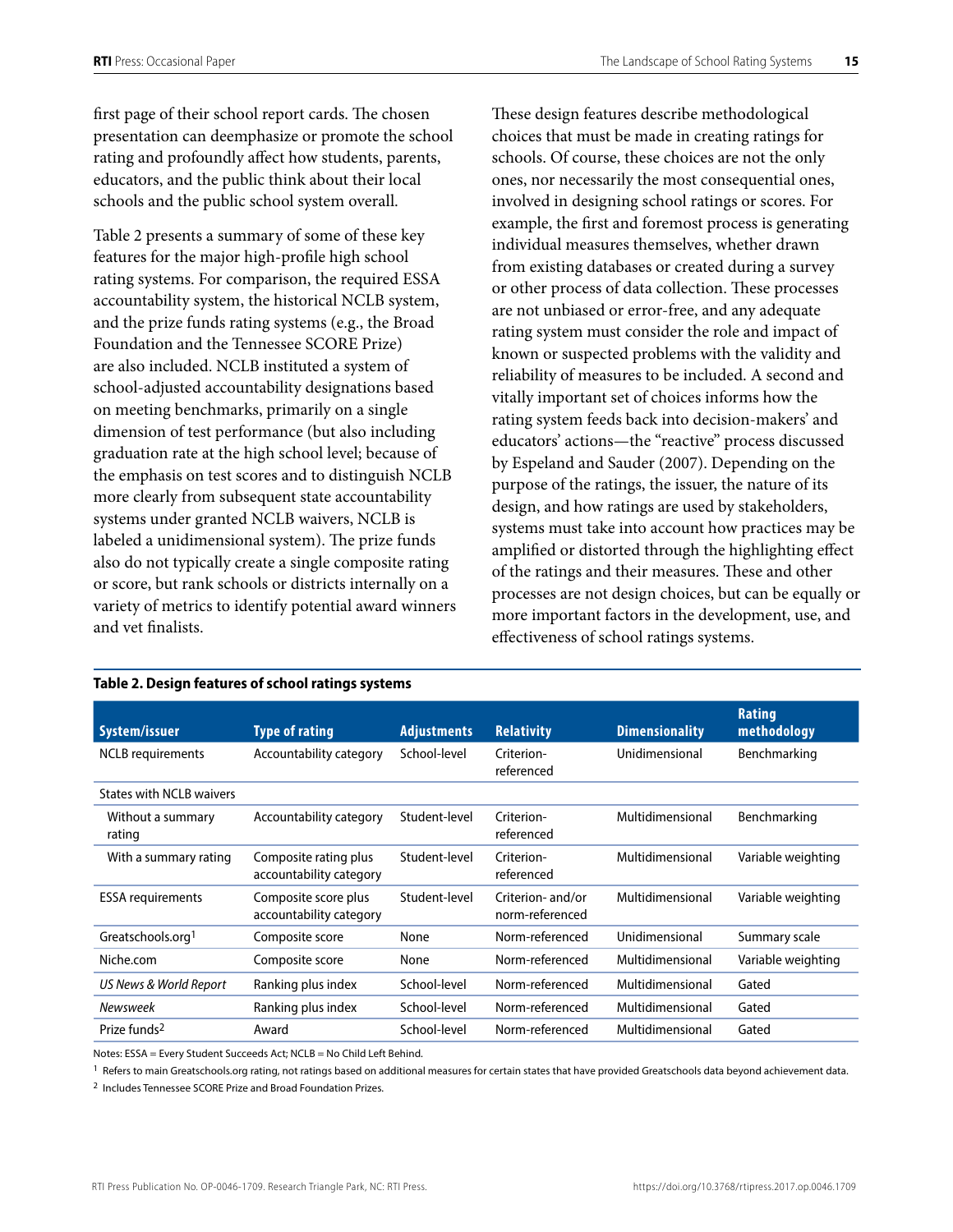#### <span id="page-19-0"></span>Conclusion and Implications

This article has reviewed state and consumer-oriented rating systems, situating them in the broader context of comparative organizational assessments and the research literature surrounding their use and impact. It has also discussed key design features and their implications for use and interpretation by educators, families, and policymakers.

Although school ratings do not necessarily inform parents about the quality of the instruction a child is likely to receive from individual teachers and although ratings are not pure representations of organizational performance given schools' student populations and resource constraints, they can provide useful information for guiding improvement and helping families make schooling choices. School rating systems are influential with school and district administrators, who pay close attention to public perception, and with parents, who use them as a guide for residential location and enrollment decisions. Because of school rankings' visibility and influence on policymaking and practice, their content, design, and presentation are important for educators and users to understand.

However, more research needs to be conducted on the construction and validity of school rating systems. As relatively new measures in the organizational assessments landscape, school ratings—particularly those supplied by states—do not have a large literature evaluating whether their ratings or rankings correlate with desired student outcomes or have unintended effects (see the literature on college rankings, e.g., Bastedo & Bowman, 2009; McDonough, Lising, Walpole, & Perez, 1998; Meredith, 2004). Although accountability systems in general (particularly NCLB) have been studied extensively (e.g., de Wolf & Janssens, 2007; Dee, Jacob, & Schwarz, 2013), there is a need for additional research into the effects of summative ratings and rankings on student performance, school and teacher practices, and perceptions of parents.

A national dialogue about appropriate local, state and federal accountability systems should draw on comparative analyses of different systems to identify promising improvements and remedy

potential flaws. The shift away from a single federally designed accountability system to a laboratory of varying rating systems among the states provides an opportunity to analyze the processes associated with constructing, maintaining, and improving school-level accountability systems. Combined with the rapid growth in education data and studentlevel longitudinal databases within states, this shift suggests the need for a new wave of studies about the relationship between educational governance and school performance—studies that may be able to show more conclusive results than those conducted in the nascent stages of national accountability (e.g., Hanushek & Raymond, 2005).

In addition, the overlap between prominent consumer-oriented ratings like Greatschools.org and state rating systems deserves further attention, given the potential for public confusion caused by the availability of multiple ratings and the likelihood that some groups of users are more likely to receive their impressions of school performance and quality from some sources than from others. The role that various circulating ratings play in shaping the attitudes of different socioeconomic or racial/ethnic groups of parents requires further investigation. Such investigation would benefit those who manage educational systems, and those who are publicly committed to supporting and strengthening schools.

Finally, in creating ratings that improve schools and bolster public education, both public agencies and private enterprises have a role to play. Gormley and Weimer (1999), in the conclusion of their work on organizational report cards, note that the public and private sectors each have strengths to contribute to the dissemination of high-quality information to the public. Public agencies can marshal the resources and will to gather and validate the data necessary for institutional evaluations, while private, media-oriented businesses have expertise in creating compelling presentations and promoting wide dissemination of results. Although their aims differ, and the goals of different levels of educational policy and governance may differ as well, each has a compelling interest in providing meaningful, actionable data that can lead to an improved quality of life for children and their parents.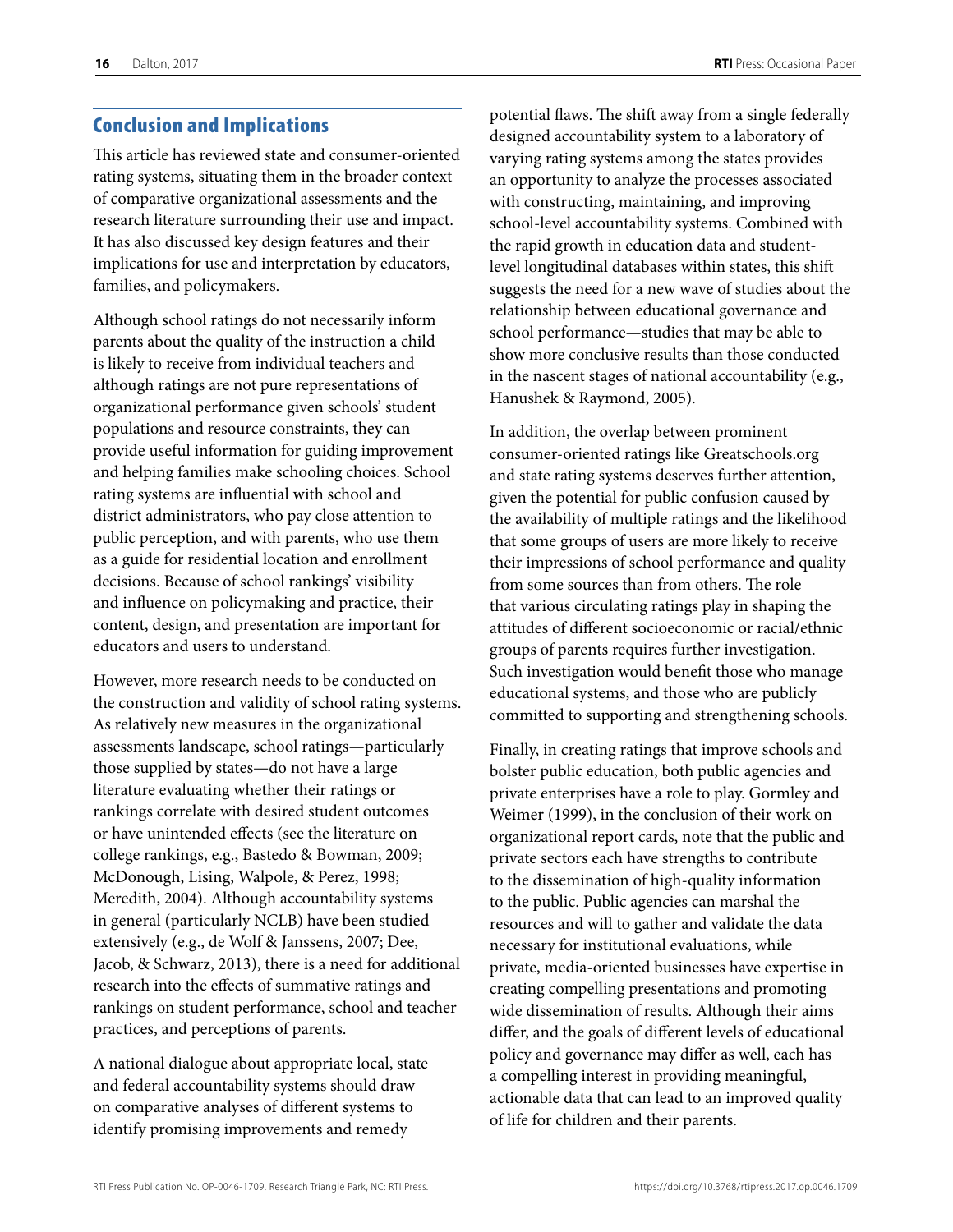#### <span id="page-20-0"></span>**References**

- Antoszyk, E. (2017). School report cards. *Education NC*. Retrieved from [https://www.ednc.org/map/2015/06/](https://www.ednc.org/map/2015/06/school-report-cards/) [school-report-cards/](https://www.ednc.org/map/2015/06/school-report-cards/)
- Bastedo, M. N., & Bowman, N. A. (2009). US News & World Report college rankings: Modeling institutional effects on organizational reputation. *American Journal of Education, 116*(2), 163–183.
- Booher-Jennings, J. (2005). Below the bubble: "Educational triage" and the Texas Accountability System. *American Educational Research Journal, 42*(2), 231–268. [https://](https://doi.org/10.3102/00028312042002231 ) [doi.org/10.3102/00028312042002231](https://doi.org/10.3102/00028312042002231 )
- Coburn, C., & Turner, E. O. (2012). The practice of data use: An introduction. *American Journal of Education, 118*(2), 99–111.<https://doi.org/10.1086/663272>
- Coe, C. K., & Brunet, J. R. (2006). Organizational report cards: Significant impact or much ado about nothing? *Public Administration Review, 66*(1), 90–100. [https://](https://doi.org/10.1111/j.1540-6210.2006.00558.x) [doi.org/10.1111/j.1540-6210.2006.00558.x](https://doi.org/10.1111/j.1540-6210.2006.00558.x)
- Colyvas, J. A. (2012). Performance metrics as formal structures and through the lens of social mechanisms: When do they work and how do they influence? *American Journal of Education, 118*(2), 167–197. <https://doi.org/10.1086/663270>
- Dee, T. S., Jacob, B., & Schwartz, N. L. (2013). The effects of NCLB on school resources and practices. *Educational Evaluation and Policy Analysis, 35*(2), 252–279. [https://](https://doi.org/10.3102/0162373712467080) [doi.org/10.3102/0162373712467080](https://doi.org/10.3102/0162373712467080)
- de Wolf, I. F., & Janssens, F. J. (2007). Effects and side effects of inspections and accountability in education: An overview of empirical studies. *Oxford Review of Education, 33*(3), 379–396.
- Diamond, J. B., & Cooper, K. (2007). The uses of testing data in urban elementary schools: Some lessons from Chicago. In P. A. Moss (Ed.), *Evidence and decision making* (pp. 241–263). Malden, MA: National Society for the Study of Education. [https://doi.org/10.1111/](https://doi.org/10.1111/j.1744-7984.2007.00104.x) [j.1744-7984.2007.00104.x](https://doi.org/10.1111/j.1744-7984.2007.00104.x)
- DiMaggio, P. J., & Powell, W. W. (1983). The iron cage revisited: Institutional isomorphism and collective rationality in organizational fields. *American Sociological Review, 48*(2), 147–160. [https://doi.](https://doi.org/10.2307/2095101) [org/10.2307/2095101](https://doi.org/10.2307/2095101)
- Espeland, W. N., & Sauder, M. (2007). Rankings and reactivity: How public measures recreate social worlds. *American Journal of Sociology, 113*(1), 1–40. [https://doi.](https://doi.org/10.1086/517897) [org/10.1086/517897](https://doi.org/10.1086/517897)
- Every Student Succeeds Act (ESSA). (2015). Pub. L. No. 114–95.
- Gormley, W. T., Jr., & Weimer, D. L. (1999). *Organizational report cards*. Cambridge, MA: Harvard University Press.
- Haertel, E. H., & Herman, J. L. (2005). A historical perspective on validity arguments for accountability testing. In J. L. Herman & E. H. Haertel (Eds.), *Uses and misuses of data for educational accountability and improvement: 104th yearbook of the National Society for the Study of Education, pt. 2* (pp. 1–34). Malden, MA: Blackwell. [https://doi.org/10.1111/j.1744-7984.](https://doi.org/10.1111/j.1744-7984.2005.00023.x)  [2005.00023.x](https://doi.org/10.1111/j.1744-7984.2005.00023.x)
- Hanushek, E. A., & Raymond, M. E. (2005). Does school accountability lead to improved student performance? *Journal of Policy Analysis and Management, 24*(2), 297–327. <https://doi.org/10.1002/pam.20091>
- Hastings, J. S., & Weinstein, J. M. (2008). Information, school choice, and academic achievement: Evidence from two experiments. T*he Quarterly Journal of Economics, 123*(4), 1373–1414. [https://doi.org/10.1162/](https://doi.org/10.1162/qjec.2008.123.4.1373) [qjec.2008.123.4.1373](https://doi.org/10.1162/qjec.2008.123.4.1373)
- Heilig, J. V., & Darling-Hammond, L. (2008). Accountability Texas-style: The progress and learning of urban minority students in a highstakes testing context. *Educational Evaluation and Policy Analysis, 30*(2), 75–110. [https://doi.](https://doi.org/10.3102/0162373708317689) [org/10.3102/0162373708317689](https://doi.org/10.3102/0162373708317689)
- Herman, J. L., & Haertel, E. H. (Eds.). (2005). *Uses and misuses of data for educational accountability and improvement: 104th yearbook of the National Society for the Study of Education, pt. 2*. Malden, MA: Blackwell.
- Hoffer, T. B. (2000). Accountability in education. In M. T. Hallinan (Ed.), *Handbook of the sociology of education* (pp. 529–544). New York, NY: Kluwer.
- Ingram, D., Louis, K. R. S., & Schroeder, R. (2004). Accountability policies and teacher decision making: Barriers to the use of data to improve practice. *Teachers College Record, 106*(6), 1258–1287. [https://doi.](https://doi.org/10.1111/j.1467-9620.2004.00379.x) [org/10.1111/j.1467-9620.2004.00379.x](https://doi.org/10.1111/j.1467-9620.2004.00379.x)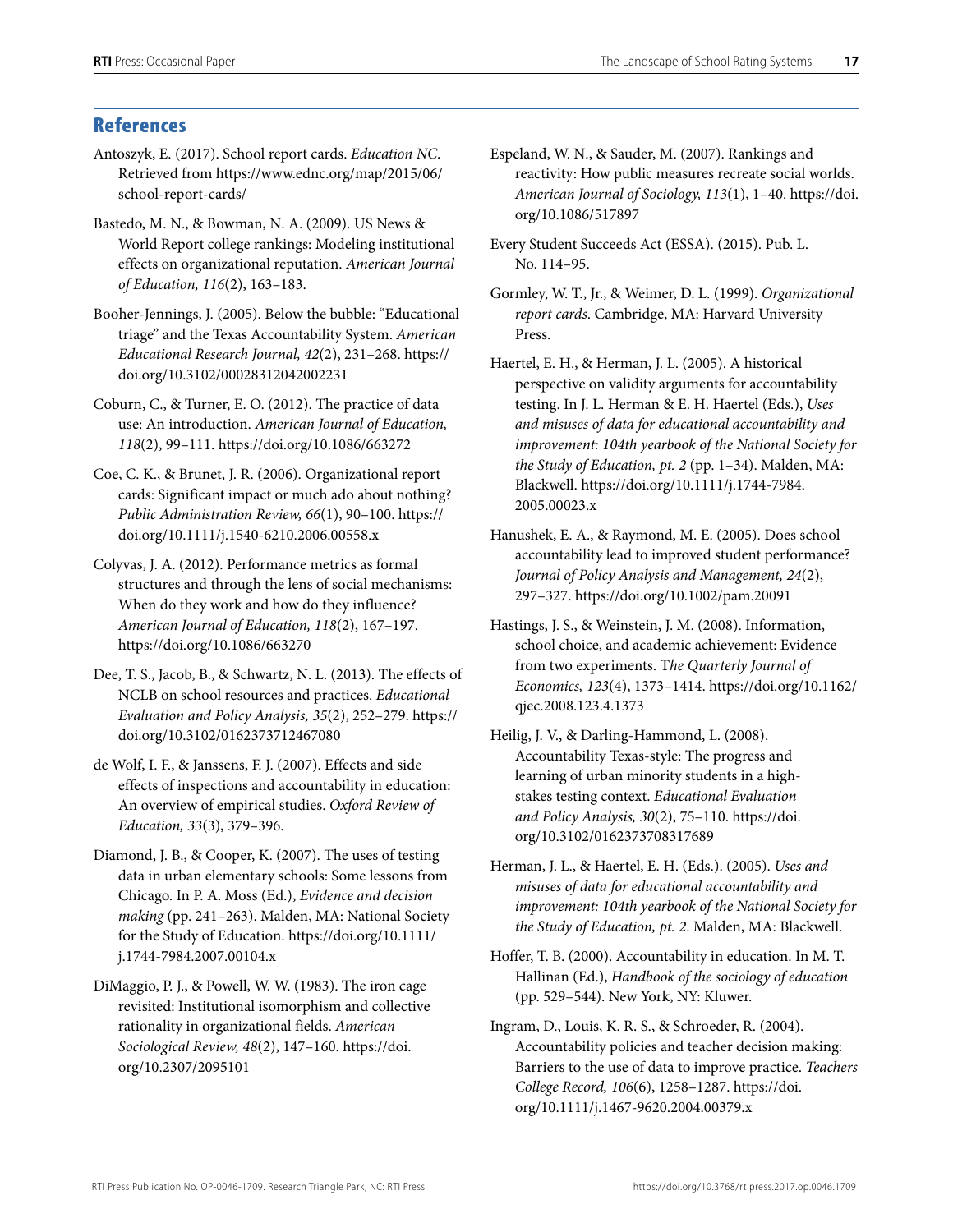- Jacobsen, R., Snyder, J. W., & Saultz, A. (2014). Informing or shaping opinion? The influence of school accountability data format on public perceptions of school quality. *American Journal of Education, 121*(1), 1–27. <https://doi.org/10.1086/678136>
- Kaplan, R. S., & Miyake, D. N. (2010). The balanced scorecard. *School Administrator, 67*(2), 10–21. Retrieved from [http://www.aasa.org/](http://www.aasa.org/SchoolAdministratorArticle.aspx?id=11784) [SchoolAdministratorArticle.aspx?id=11784](http://www.aasa.org/SchoolAdministratorArticle.aspx?id=11784)
- Kentucky Department of Education. (2017). *Kentucky Accountability System (proposed) overview*. Retrieved from [https://education.ky.gov/comm/Documents/III\\_](https://education.ky.gov/comm/Documents/III_AccountabilitySummaryDRAFT013117FINAL_0%20%281%29.pdf) [AccountabilitySummaryDRAFT013117FINAL\\_0%20](https://education.ky.gov/comm/Documents/III_AccountabilitySummaryDRAFT013117FINAL_0%20%281%29.pdf) [%281%29.pdf](https://education.ky.gov/comm/Documents/III_AccountabilitySummaryDRAFT013117FINAL_0%20%281%29.pdf)
- Koon, S., Petscher, Y., & Hughes, J. (2015). *Development and examination of an alternative school performance index in South Carolina (REL 2015–097)*. Washington, DC: US Department of Education, Institute of Education Sciences, National Center for Education Evaluation and Regional Assistance, Regional Educational Laboratory Southeast. Retrieved from <https://ies.ed.gov/ncee/edlabs>
- Martin, C., Sargrad, S., & Batel, S. (2016). *Making the grade: A 50-state analysis of school accountability systems*. Washington, DC: Center for American Progress. Retrieved from [https://cdn.americanprogress.](https://cdn.americanprogress.org/wp-content/uploads/2016/05/17094420/AccountabilityLandscape-report2.pdf) [org/wp-content/uploads/2016/05/17094420/](https://cdn.americanprogress.org/wp-content/uploads/2016/05/17094420/AccountabilityLandscape-report2.pdf) [AccountabilityLandscape-report2](https://cdn.americanprogress.org/wp-content/uploads/2016/05/17094420/AccountabilityLandscape-report2.pdf).pdf
- Matthews, J. (1998). *Class struggle: What's wrong (and right) with America's best public high schools*. New York, NY: Times Books.
- McDonough, P. M., Lising, A., Walpole, A. M., & Perez, L. X. (1998). *College rankings: Democratized college knowledge for whom? Research in Higher Education, 39*(5), 513–537. [https://doi.](https://doi.org/10.1023/A:1018797521946) [org/10.1023/A:1018797521946](https://doi.org/10.1023/A:1018797521946)
- Meredith, M. (2004). Why do universities compete in the ratings game? An empirical analysis of the effects of the *US News and World Report* college rankings. *Research in Higher Education, 45*(5), 443–461. [https://doi.](https://doi.org/10.1023/B:RIHE.0000032324.46716.f4) [org/10.1023/B:RIHE.0000032324.46716.f4](https://doi.org/10.1023/B:RIHE.0000032324.46716.f4)
- Meyer, J. W., & Rowan, B. (1977). Institutionalized organizations: Formal structure as myth and ceremony. *American Journal of Sociology, 83*(2), 340–363. [https://](https://doi.org/10.1086/226550) [doi.org/10.1086/226550](https://doi.org/10.1086/226550)
- Mikulecky, M., & Christie, K. (2014). *Rating states, grading schools: What parents and experts say states should consider to make school accountability systems meaningful*. Denver, CO: Education Commission of the States. Retrieved from [http://www.ecs.org/docs/rating](http://www.ecs.org/docs/rating-states,grading-schools.pdf )[states,grading-schools.pdf](http://www.ecs.org/docs/rating-states,grading-schools.pdf )
- Moynihan, D. (2008). *The dynamics of performance management: Constructing information and reform*. Washington, DC: Georgetown University Press.
- Muller, R. J. (2015, June). Balanced scorecard: A tool for monitoring progress. *School Administrator*. Retrieved from<http://www.aasa.org/content.aspx?id=37342>
- *Newsweek*. (2015). Identification of *Newsweek's* 2015 top 500 public high school rankings. Retrieved from [http://](http://www.newsweek.com/methodology-newsweeks-top-high-school-rankings-2015-363698) [www.newsweek.com/methodology-newsweeks-top](http://www.newsweek.com/methodology-newsweeks-top-high-school-rankings-2015-363698)[high-school-rankings-2015-363698](http://www.newsweek.com/methodology-newsweeks-top-high-school-rankings-2015-363698)
- No Child Left Behind Act of 2001 (NCLB). (2001). Pub. L. No. 107–110, 115 Stat. 1460.
- Reyna, R. (2016). *Key issues in aggregating indicators for accountability determinations under ESSA.* Washington, DC: Council of Chief State School Officers. Retrieved from [http://www.ccsso.org/Documents/2016/ESSA/](http://www.ccsso.org/Documents/2016/ESSA/KeyIssuesinAggregatingIndicators.pdf) [KeyIssuesinAggregatingIndicators.pdf](http://www.ccsso.org/Documents/2016/ESSA/KeyIssuesinAggregatingIndicators.pdf)
- Sacerdote, B. (2014). Experimental and quasi-experimental analysis of peer effects: Two steps forward? *Annual Review of Economics, 6*(1), 253–272. [https://doi.](https://doi.org/10.1146/annurev-economics-071813-104217) [org/10.1146/annurev-economics-071813-104217](https://doi.org/10.1146/annurev-economics-071813-104217)
- Sauder, M., & Espeland, W. N. (2009). The discipline of rankings: Tight coupling and organizational change. *American Sociological Review, 74*(1), 63–82. [https://doi.](https://doi.org/10.1177/000312240907400104) [org/10.1177/000312240907400104](https://doi.org/10.1177/000312240907400104)
- Spillane, J. P. (2012). Data in practice: Conceptualizing the data-based decision-making phenomena. *American Journal of Education, 118*(2), 113–141. [https://doi.](https://doi.org/10.1086/663283) [org/10.1086/663283](https://doi.org/10.1086/663283)
- Spillane, J. P., Parise, L. M., & Sherer, J. Z. (2011). Organizational routines as coupling mechanisms: Policy, school administration, and the technical core. *American Educational Research Journal, 48*(3), 586–619. <https://doi.org/10.3102/0002831210385102>
- Stinchcombe, A. L. (2001). *When formality works: Authority and abstraction in law and organizations*. Chicago, IL: University of Chicago Press.
- US Department of Education. (2015). *ESEA flexibility page*. Retrieved from [https://www2.ed.gov/policy/elsec/guid/](https://www2.ed.gov/policy/elsec/guid/esea-flexibility/index.html) [esea-flexibility/index.html](https://www2.ed.gov/policy/elsec/guid/esea-flexibility/index.html)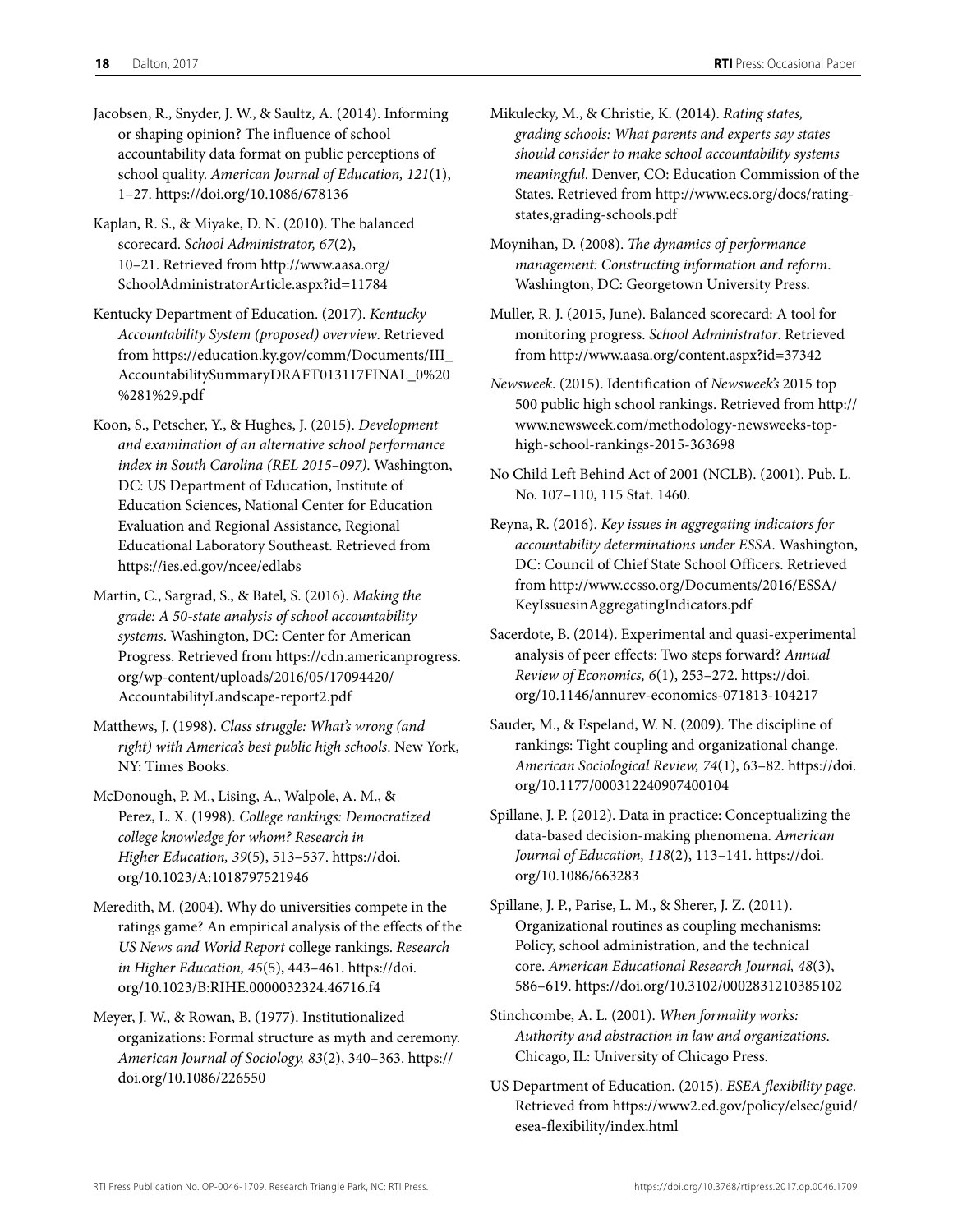- *US News & World Report*. (2017). Identifying topperforming high schools for the "best high schools" rankings: Analytical methodology and technical appendices. Retrieved from [https://www.usnews.com/](https://www.usnews.com/pubfiles/best-high-schools-technical-appendix.pdf) [pubfiles/best-high-schools-technical-appendix.pdf](https://www.usnews.com/pubfiles/best-high-schools-technical-appendix.pdf)
- Wilkinson, I. A. G. (2002). Peer influences on learning: Where are they? *International Journal of Educational Research, 37*(5), 395–401. [https://doi.org/10.1016/](https://doi.org/10.1016/S0883-0355(03)00012-0) [S0883-0355\(03\)00012-0](https://doi.org/10.1016/S0883-0355(03)00012-0)
- Wilson, R. E., Bowers, M. J., & Hyde, R. L. (2011). *Special investigation into test tampering in Atlanta's school system*. Atlanta, GA: Georgia Office of the Governor. Retrieved from [https://archive.org/stream/215252](https://archive.org/stream/215252-special-investigation-into-test-tampering-in/215252-special-investigation-into-test-tampering-in_djvu.txt) [special-investigation-into-test-tampering-in/215252](https://archive.org/stream/215252-special-investigation-into-test-tampering-in/215252-special-investigation-into-test-tampering-in_djvu.txt) [special-investigation-into-test-tampering-in\\_djvu.txt](https://archive.org/stream/215252-special-investigation-into-test-tampering-in/215252-special-investigation-into-test-tampering-in_djvu.txt)